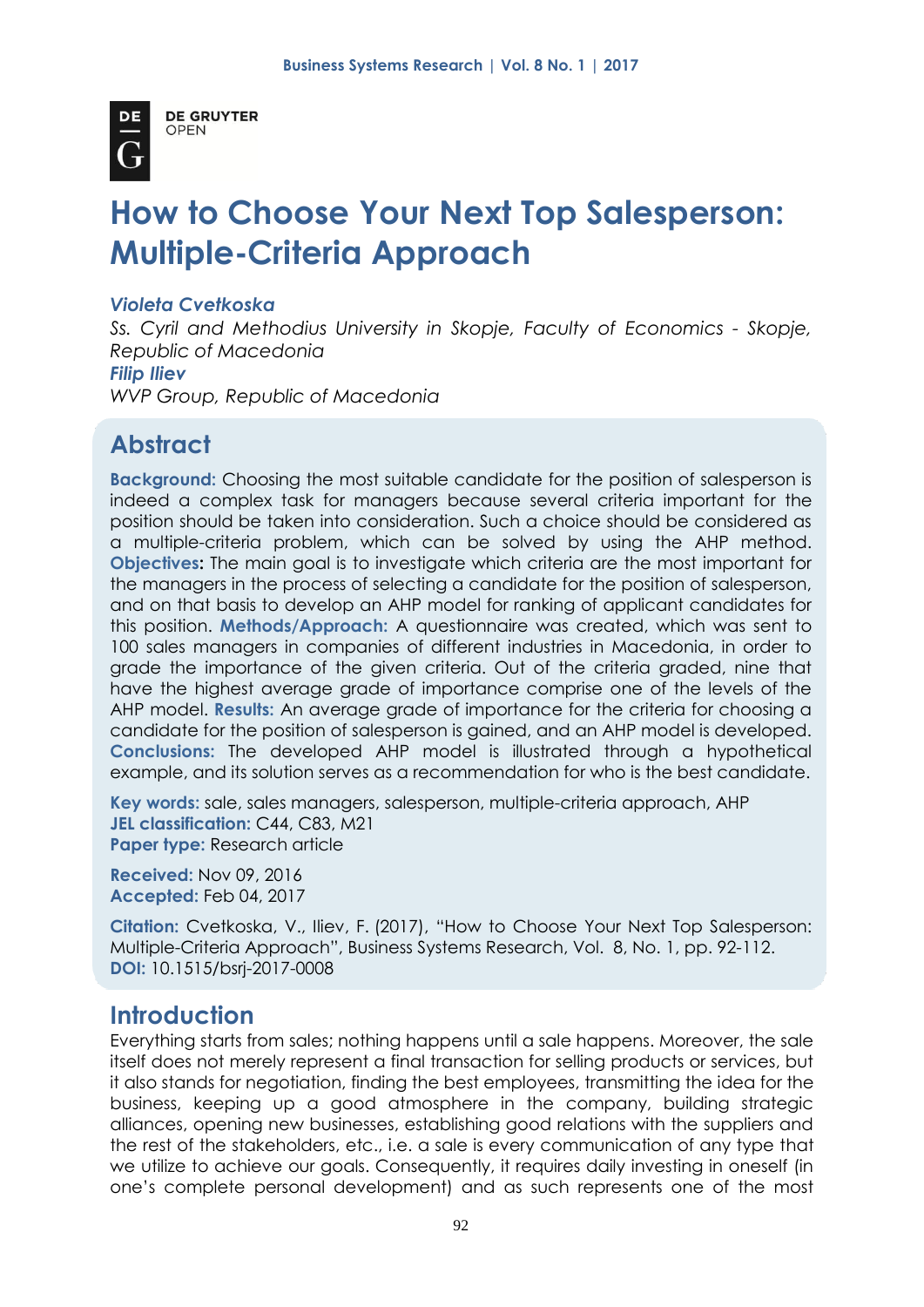complex profiles, especially because of the fact that human nature is immeasurable and there is no formula for successful communication in different situations.

Out of the people that are included in sales, 55% have chosen the wrong profession, while another 20-25% have the essential attributes so as to be able to sell, yet they don't need to sell that which they are given but rather something else (Greenberg et al., 2001, p. 9).

According to Mayer et al. (1964), two basic principles are essential for a good salesperson, and they are: empathy and ego-drive. In addition, according to Kurlan (2009, pp. 2-3) the following four elements are crucial to sales success: desire, commitment, outlook and, responsibility. Successful salespeople possess five key qualities: empathy, focus, responsibility, optimism, and ego-drive. Choi et al. (2015) investigate the influence of the characteristics of the salesperson on the behaviour of a buyer in the buyer-supplier relationship. Sales professionals (a number of 155) of manufacturers in Japan have provided the data, and in order to analyse it the structural equation modelling approach was used. Loveland et al. (2015) examine the relationship between personality traits and job satisfaction and career satisfaction in the case of salespeople. The sample comprised 299 salespeople and the latent profile analysis (LPA) was used to assess this sample along with the following personality dimensions: emotional stability, extraversion, work drive, teamwork orientation, customer service orientation, optimism, job satisfaction and career satisfaction. Job satisfaction and career satisfaction were used as dependent variables. Yakasai et al. (2015) investigate the impact of the Big Five Factors of personality traits on the performance of salespeople. Moreover, the five personality dimensions are: extraversion, agreeableness, conscientiousness, neuroticism, and openness.

For the purpose of determining which criteria are most important for sales managers when choosing a candidate for the position of salesperson in companies that belong to different industries in Macedonia, a research was conducted through a questionnaire, and the chosen criteria are the basis for the development of the multiple-criteria AHP (Analytic Hierarchy Process) model.

A literature review for multiple-criteria decision making (MCDM) techniques and their application has been made by Mardani et al. (2015). The authors considered 393 articles, published in more than 120 international peer-reviewed journals from the Web of Science database in the period 2000-2014 (Cvetkoska et al., 2016). According to the frequency of application of decision-making techniques (AHP, ELECTRE, DEMATEL, PROMETHEE, TOPSIS, ANP, aggregation DM methods, hybrid MCDM and VIKOR), the one used the most is the AHP (128 articles), followed by: the hybrid MCDM (64 articles), aggregation DM methods (46 articles), TOPSIS (45 articles), ELECTRE (34 articles), ANP (29 articles), PROMETHEE (26 articles), VIKOR (14 articles), and DEMATEL (7 articles) (Cvetkoska et al., 2016, p. 242). The analytic hierarchy process is the best known and most frequently used multiple-criteria method that allows for the choice of the best alternative from those available, which are evaluated on the basis of several criteria, i.e. sub-criteria. The decision-making problem is structured as a hierarchy, for details see (Saaty et al., 1994, p. 2), and on

.<br>the same level there should be  $\sqrt{7\pm2}$  elements, for more details, see (Miller, 1956). Following the development of the hierarchy model, its constituent elements are compared in pairs. According to cognitive psychologists, people make two types of comparisons: absolute and relative comparisons. With the former, the alternatives are compared to a standard, while with the latter, the alternatives according to which the attribute is mutual are compared in pairs, and the AHP method can be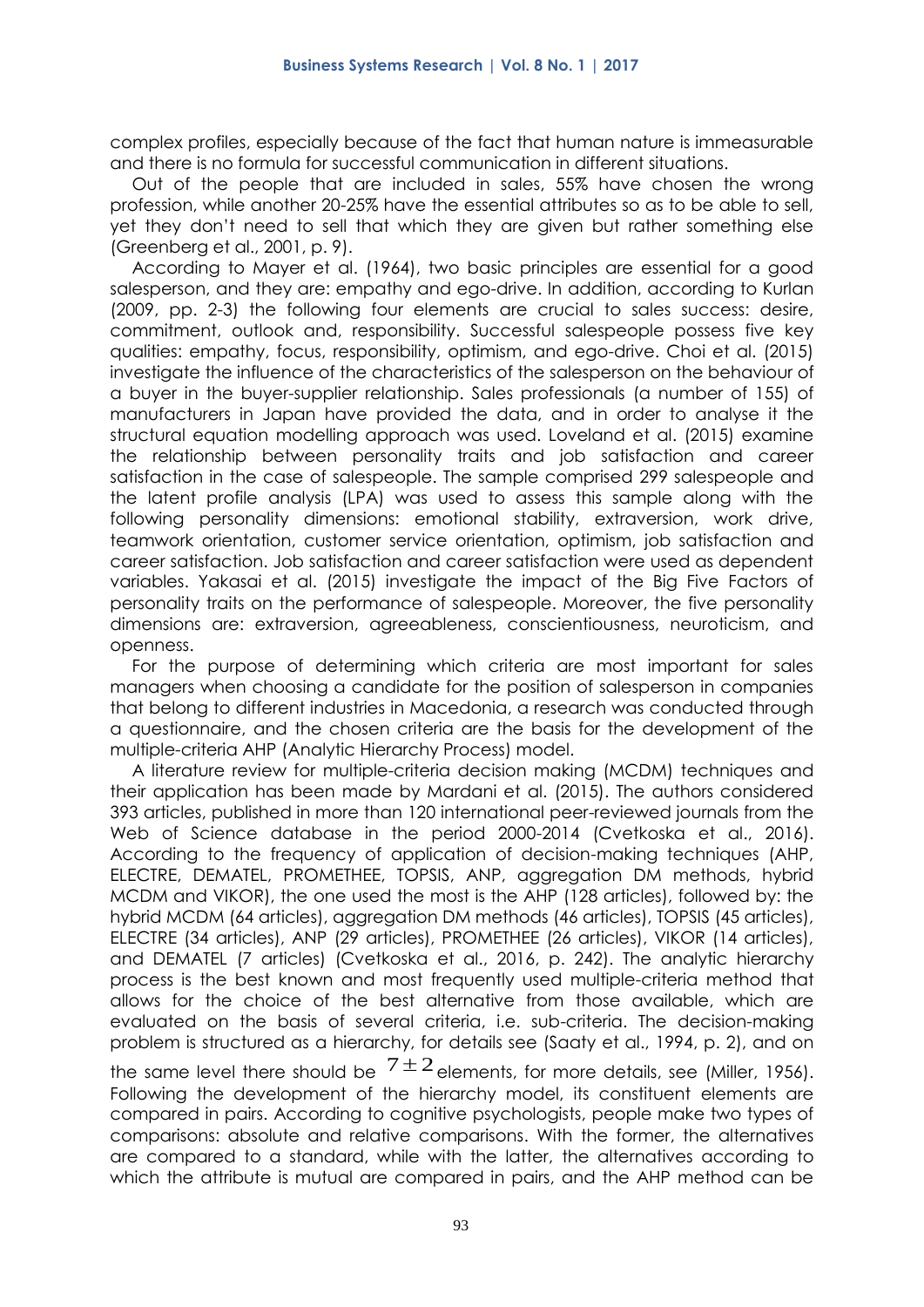used both for absolute and relative comparisons (Saaty et al., 1994, Saaty, 2005). In this paper, the AHP method is used for absolute comparisons.

In Macedonia, Cvetkoska et al. (2014) have developed an AHP model for ranking the candidates for the position of project manager. In the existing literature we were not able to find a paper containing a research like ours, regarding the choice of best candidate for the position of salesperson by implementing the multiple-criteria approach, which leads to the conclusion that this is an original research.

The paper is structured as follows: apart from the Introduction that is given in Section 1, Section 2 refers to the methodology. The results are presented in Section 3, whereas the discussion is presented in Section 4. At the end, the Conclusion is given in Section 5.

### **Methodology**

In the focus of this paper is the selection of relevant criteria and defining a relevant multiple-criteria model for choosing the best salesperson.

A questionnaire, which consisted of a total of 36 questions, was prepared; the target group being the sales managers employed in companies in different industries in Macedonia. The questionnaire is given in Appendix 1.

Aside from the questions regarding gender, age, level of education, and where the sales managers had acquired their highest level of education, we wanted to gain information as well about the industry of the company they work at, the number of employees in the company, and the number of employees in the sales sector. Additionally, we wanted to observe how many years the new salespeople needed to reach the point of being sales experts who could train future salespeople.

Additionally, answers were obtained about the best way of doing sales, the best way of paying managers and salespeople, as well as the benefits for sales managers and salespeople. Moreover, we wanted every sales manager to identify the three largest advantages and disadvantages that building one's career in sales has.

This paper places emphasis on the last question of the questionnaire, with the aim of choosing the most important criteria for the choice of candidate for the position of salesperson. Тhe last question contained 22 criteria (formal education, attended trainings in the required field of expertise, attended trainings aside from the required field of expertise, previous working experience related to sales, candidate's motivation, knowledge of English, knowledge of a foreign language other than English, organizational skills, communication skills, negotiation skills, computer skills, time management, leadership, teamwork, integrity, problem management, vision for oneself, change management, self-discipline, looks, coming from an entrepreneurial family, and coming from a family that was involved in sales) that the sales managers had to grade according to the importance they placed in regards to the choice of candidates for the position of salesperson. In order to grade the importance of every criterion, a scale from 1 to 5 was given, where 1 stands for the least important, while 5 stands for the most important. In addition, the sales managers were given the chance to add and grade the criteria that according to them is also important, but has not been mentioned. The questionnaire was sent to 100 sales managers by email in March 2016, and they were given a period of one week to fill it in and send it back to the authors of this paper.

The Analytic Hierarchy Process is the most commonly used MCDM method when a choice of best alternative from several alternatives has to be made, or when alternatives should be ranked so that multiple criteria are taken into consideration on the basis of which alternatives are graded. In our paper a multiple-criteria AHP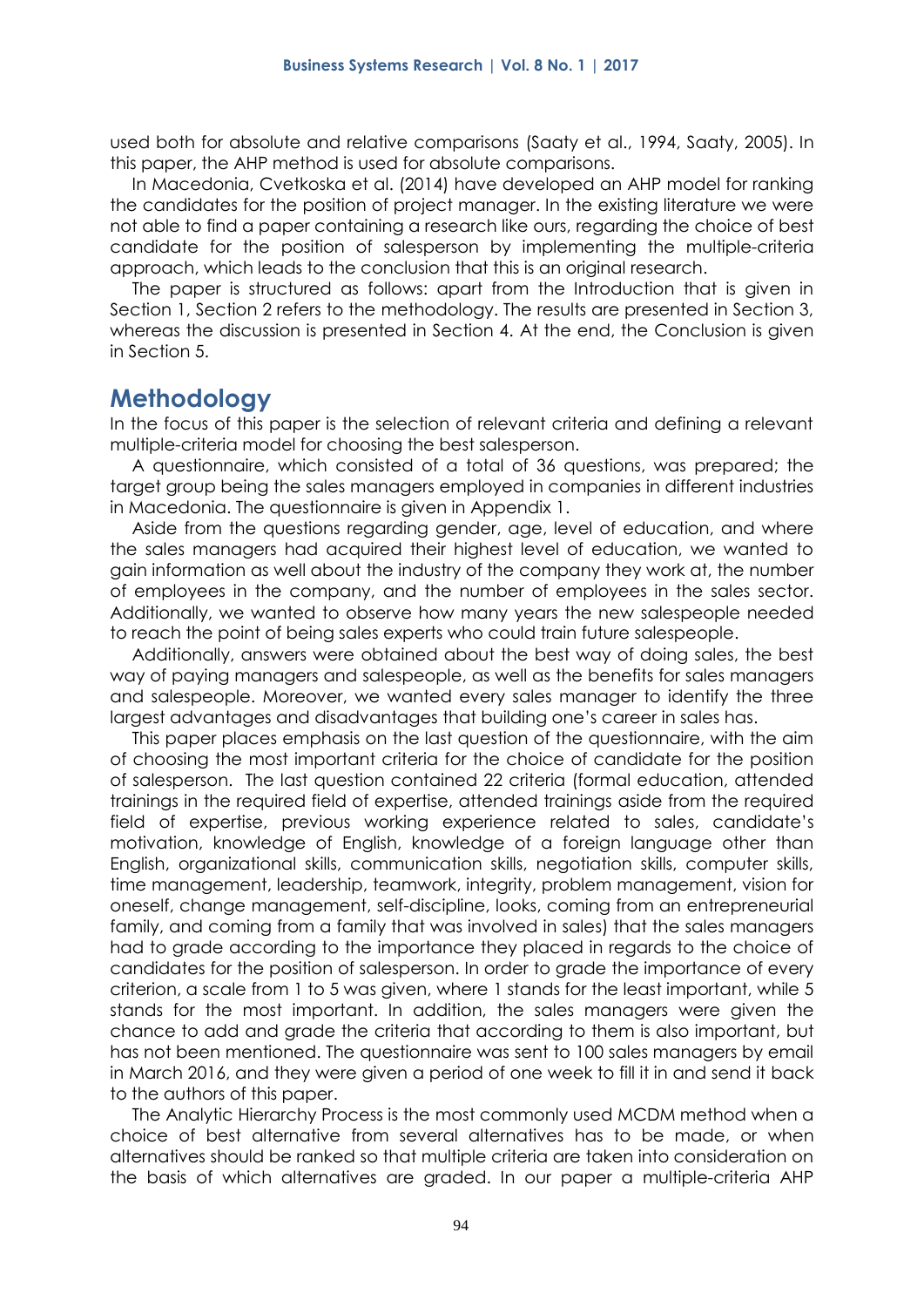model will be developed, consisting of a goal (the choice of best candidate for the position of salesperson), criteria (on the basis of the answers received, nine that have the highest average grade of importance will be chosen), and intensities, while the solution will serve as a recommendation of the best candidate for the position of salesperson. The Analytic Hierarchy Process is further explained.

### *The Analytic Hierarchy Process (AHP)*

Thomas L. Saaty in the late seventies of the previous century developed the multiplecriteria decision-making method Analytic Hierarchy Process (Saaty, 1977, 1980). This method is designed to solve MCDM problems, which can be decomposed into the following elements: goal, criteria, sub-criteria and alternatives, and these elements comprise a hierarchy structure. The elements of each level of the constructed hierarchy are compared in pairs by a decision-maker and they express their preferences by using the scale of relative importance (Table 1). The weights of the criteria and the priorities of the alternatives are the outputs of this method, and in order to calculate them an appropriate mathematical model is used, see more in (Saaty, 1990; Saaty et al., 1991).

#### *Table 1*

Intensity of Importance Scale

| <b>Intensity of</b><br>importance | <b>Definition</b>                                                                                                                                                   | <b>Explanation</b>                                                                                        |
|-----------------------------------|---------------------------------------------------------------------------------------------------------------------------------------------------------------------|-----------------------------------------------------------------------------------------------------------|
|                                   | Equal importance                                                                                                                                                    | Two activities contribute equally<br>to the objective                                                     |
| $\overline{\mathbf{2}}$           | <b>Weak</b>                                                                                                                                                         |                                                                                                           |
| $\overline{3}$                    | Moderate importance                                                                                                                                                 | Experience and judgment slightly<br>favour one activity over another                                      |
| $\overline{\mathbf{4}}$           | Moderate plus                                                                                                                                                       |                                                                                                           |
| $\overline{5}$                    | <b>Strong importance</b>                                                                                                                                            | <b>Experience and judgment</b><br>strongly favour one activity over<br>another                            |
| $\boldsymbol{6}$                  | Strong plus                                                                                                                                                         |                                                                                                           |
| 7                                 | Very strong or demonstrated<br>importance                                                                                                                           | An activity is favoured very<br>strongly over another; its<br>dominance demonstrated in<br>practice       |
| $\boldsymbol{8}$                  | Very, very strong                                                                                                                                                   |                                                                                                           |
| $\overline{9}$                    | <b>Extreme importance</b>                                                                                                                                           | The evidence favouring one<br>activity over another is of the<br>highest possible order of<br>affirmation |
| <b>Reciprocals</b><br>of above    | If activity i has one of the above non-<br>zero numbers assigned to it when<br>compared with activity j, then j has<br>the reciprocal value when compared<br>with i | A reasonable assumption                                                                                   |
| <b>Rationals</b>                  | Ratios arising from the scale                                                                                                                                       | If consistency were to be forced<br>by obtaining n numerical values<br>to span the matrix                 |

*Source:* Saaty et al., 2012.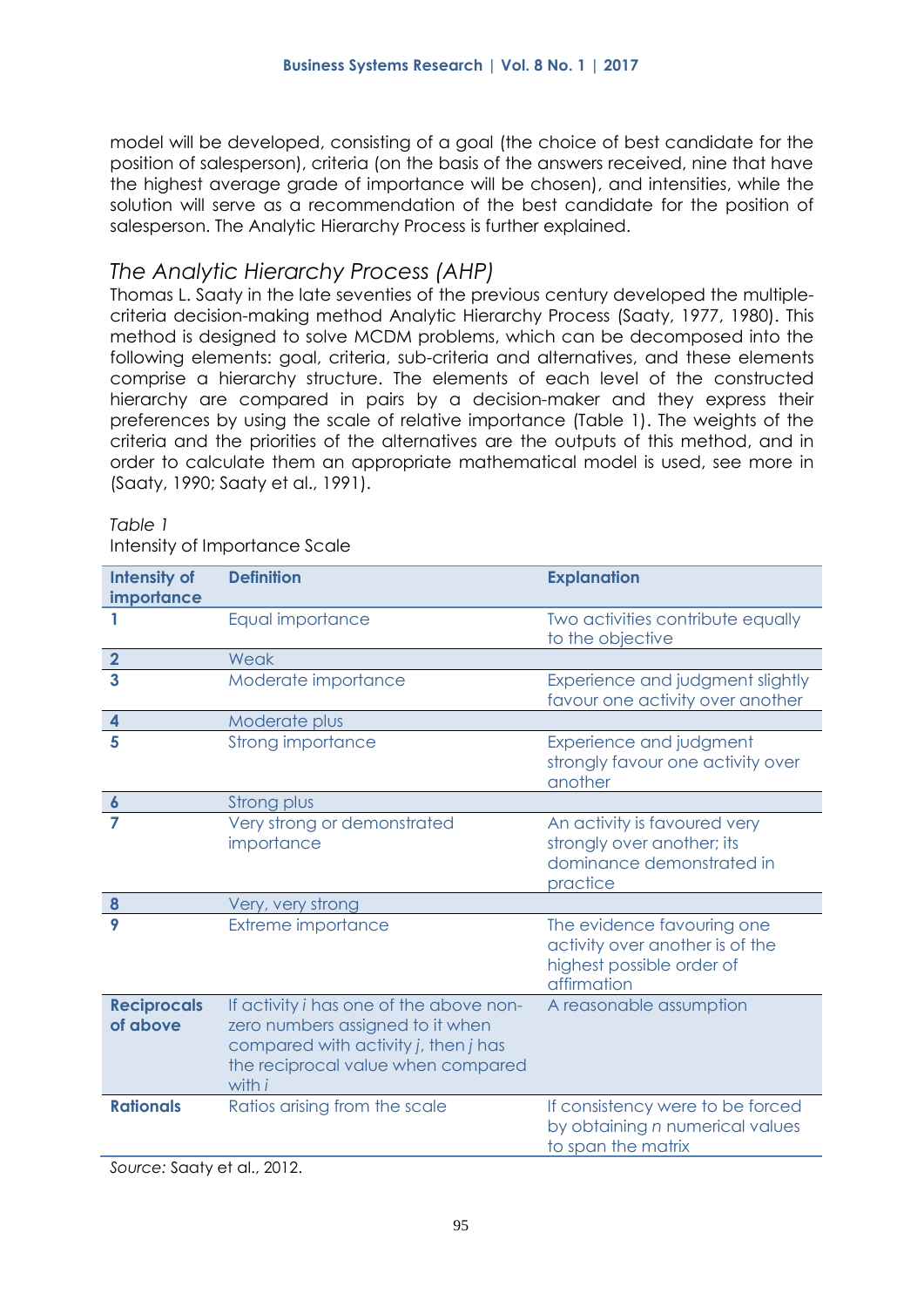In this paper the focus is on the absolute measurement. "After setting priorities for the criteria (or subcriteria, if there are any), pairwise comparisons are also made between the ratings themselves to set priorities for them under each criterion and dividing each of their priorities by the largest rated intensity to get the ideal intensity. Finally, alternatives are scored by checking off their respective ratings under each criterion and summing these ratings for all the criteria. This produces a ratio scale score for the alternative. The scores thus obtained of the alternatives can in the end be normalized by dividing each one by their sum" (Saaty et al., 1994, p. 5). More details about absolute measurement can be found in (Saaty et al., 1994, pp. 17-19; Saaty, 2005, pp. 20-23).

By calculating the Consistency Ratio (C.R.) it can be investigated whether the decision-maker was consistent or not in the process of comparing in pairs the elements of the hierarchy.

C.R.=C.I./R.I., where the Consistency Index  $(C_{n}) = (\lambda_{\max} - n)/(n-1)$  ,  $\lambda_{\max}$ represents the largest eigenvalue of the matrix of pairwise comparisons (A), (Saaty and Vargas,1994, pp. 8-9). In Table 2 the values of the Random Index (R.I.) are given. If it is obtained that the Consistency Ratio is about 10% (0.10) or less, the decisionmaker is considered to be consistent; if that is not the case then the consistency should be improved (Saaty, 1990, p. 13).

*Table 2*

Average Random Consistency Index

| n                                            |  |                   |     |                  |  |      |      |  |
|----------------------------------------------|--|-------------------|-----|------------------|--|------|------|--|
| Random<br><b>Consistency Index</b><br>(R.I.) |  | $\sim$ .52 $\sim$ | .89 | $1.11$ 1.25 1.35 |  | 1.40 | 1.45 |  |

*Source:* Saaty et al., 1994.

Some of the advantages of using this multiple-criteria method are (Cvetkoska, 2013, p. 55) that in the decision-making process it integrates both the quantitative factors and the factors of a qualitative nature, it identifies the inconsistency of the decision-maker, in group decision-making it helps to structure the discussion and thus achieve a consensus, quality software tools have been developed for its support, it enables a sensitive analysis which examines the sensitivity, i.e. the stability of the results obtained, etc. However, aside from the advantages, there are also disadvantages of the AHP method (Cvetkoska, 2013, p. 55): for certain problems in the decision-making process, the intensity of importance scale is not comprehensive enough for comparing the elements in pairs, for a large part of the problems, a high number of comparisons in pairs is needed, it is well-known that it is difficult to achieve an acceptable C.R., and incomparable alternatives can not be taken into consideration. Regarding how the last disadvantage can be overcome, see (Saaty, 2006, p. 225).

In the application of the method of Analytic Hierarchy Process, an integral part is sensitive analysis through which it can be seen:

- 1. How the change of the input data (criteria/sub-criteria if included) influences the final results, i.e. the overall priorities of the alternatives, and
- 2. Whether the change of the input data means that the ranking of the alternatives will remain the same or that it will change.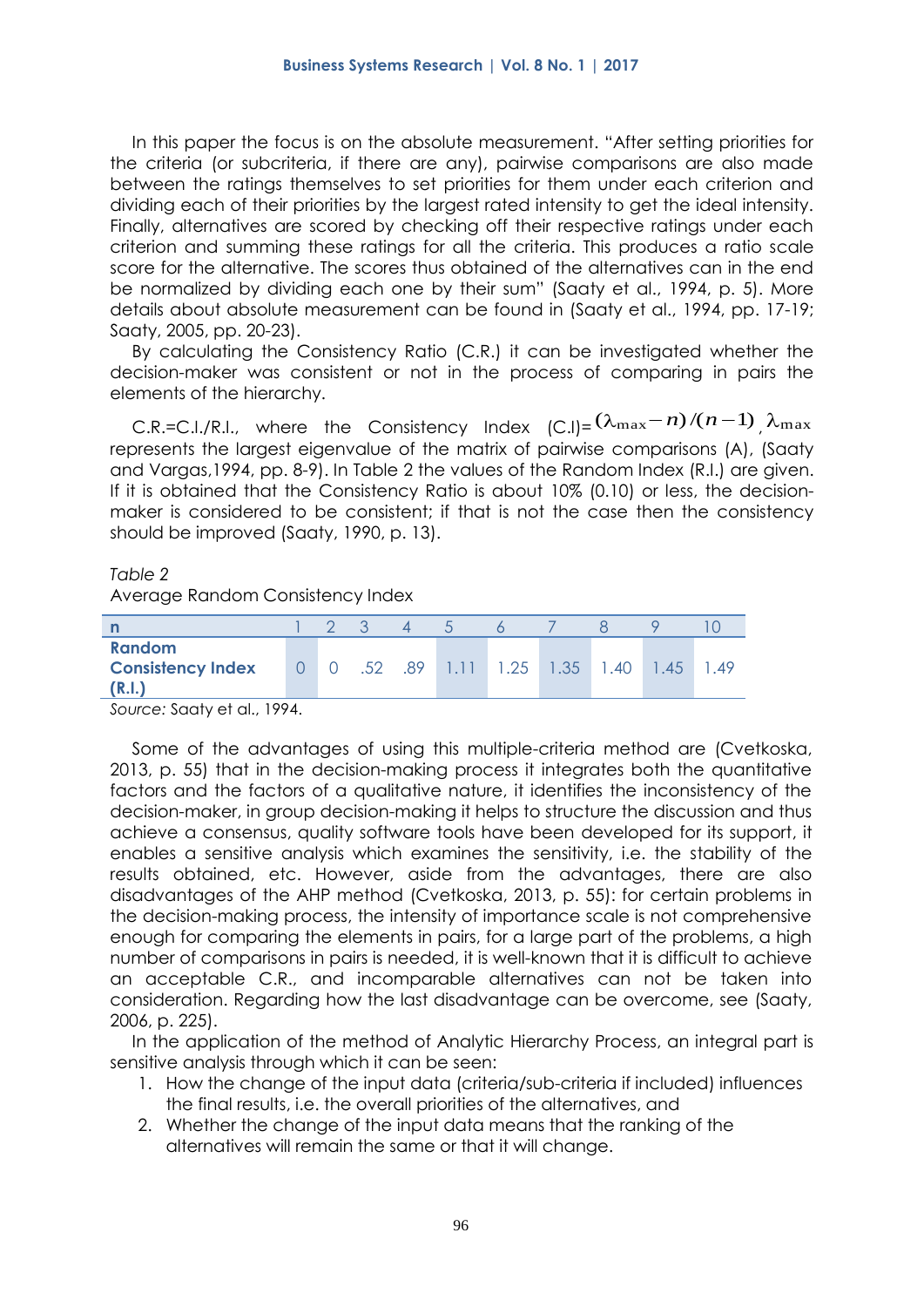According to Bayazit (2005) if the input data in every possible combination change for 5%, while the ranking of the alternatives remains the same, then it is thought that the results obtained are stable.

Out of the software tools that serve as support for the AHP method, Expert Choice, has five options for sensitivity analysis: 1. Performance; 2. Dynamic; 3. Gradient; 4. Head to Head and 5. 2 D, details can be found in Babic (2011, pp. 182-185).

### **Results**

The questionnaire was fully filled in by 52 sales managers, and what follows are the analysed results from the given questions.

Out of 52 respondents, 27 are male, and 25 are female. According to age, the youngest respondent is 25 years old, and the oldest is 57 years. Regarding their level of education, the largest number of the respondents have acquired higher education (35), 10 of them have MA degrees, 6 have vocational education, and 1 is a PhD. Out of the respondents, 47 have gained the highest level of education in Macedonia, while 5 have gained it abroad.

According to the National Classification of Activities – NCA Rev. 2 (Republic of Macedonia State Statistical Office, 2013) (Financial and insurance activities; wholesale and retail trade, repair of motor vehicles and motorcycles; manufacturing; professional, scientific and technical activities; transportation and storage; arts, entertainment and recreation; human health and social work activities; construction; real estate activities; electricity, gas, steam and air conditioning supply), 12 respondents are sales managers in institutions that function in the following industries: financial and insurance activities, wholesale and retail trade, repair of motor vehicles and motorcycles; 10 of them are sales managers in institutions in the framework of the manufacturing industry; etc., and there is 1 respondent each as a sales manager in the industries of construction, real estate activities, and electricity, gas, steam and air conditioning supply (Figure 1).

According to the number of employees in the companies, it is confirmed that 13 of them are micro, 15 are small, and an equal number of companies are mediumsized and large (12 of them). The average number of employees in the sector of sales in micro, small, medium-sized and large companies is 5, 18, 91 and 301, respectively. According to 24 sales managers, the new salespeople will need up to three years to become sales experts who could train the future salespeople, 18 sales managers think that they will need between three and five years, while 10 sales managers think that five to ten years are necessary. According to 46 respondents the best way of doing sales is in person. Out of the respondents, 47 think that advancement in their career is due to their success in sales. According to 44 respondents, the best way for the sales managers to get paid is by means of commission. Aside from that, on the basis of the answers received, it was concluded that motivating salespeople is not done by way of punishment (no respondent chose this answer). According to 29 respondents, the sales manager has equal benefits with the managers of the other sectors, while according to 23 respondents the sales manager has more benefits. Out of the respondents, 31 answered that if salespeople achieve what is required from them or if they overachieve, then they can be given additional benefits. According to 37 respondents the company that they work for invests in their employees in the sales sector by enabling them to participate in trainings.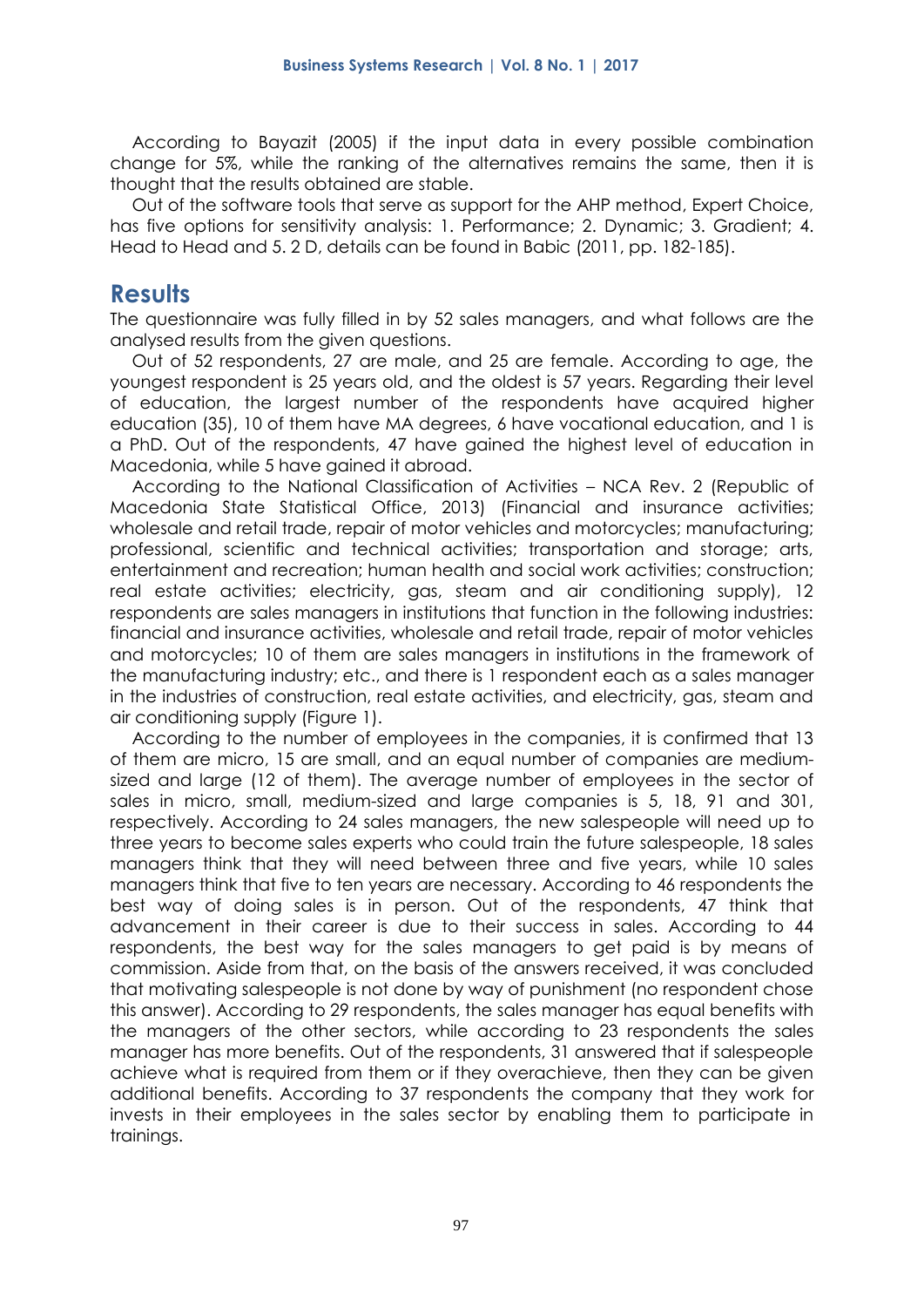

*Figure* 1 Sales managers in certain industries

*Source*: Author's illustration

When selecting candidates for the position of salesperson, the sales managers pay the most attention to the criterion of communication skills (the average grade of importance is 4.86), followed by the criteria of negotiation skills (4.82), self-discipline (4.74), and motivation of the candidate (4.58), while the least important are the following criteria: coming from a family that was involved in sales (2.02), and coming from an entrepreneurial family (1.82) (Table 3). Aside from the stated 22 criteria that the sales managers graded on the given scale, additional criteria were not added.

In order to choose the best candidate for the position of salesperson, we have developed a multiple-criteria AHP model. The goal is to choose the best candidate for the position of salesperson, while the alternatives are the candidates who will apply for this position, and there have been 9 criteria chosen that have the highest average grade of importance from Table 3, those being: communication skills (criterion 1), negotiation skills (criterion 2), self-discipline (criterion 3), motivation of candidate (criterion 4), problem management (criterion 5), teamwork (criterion 6), integrity (criterion 7), change management (criterion 8), and time management (criterion 9). For each of the criteria there have been introduced intensities, so for the criteria of communication and negotiation skills, the intensities are: excellent, average, below-average, weak, unsatisfactory; for the criterion of self-discipline the intensities are: high and low degree of self-discipline; for the criterion of candidate motivation the intensities are: high and low level of motivation; for the criteria of problem management, change management, and time management, the intensities are: excellent, very good, good, weak, and unsatisfactory; for the criterion of integrity the intensities are a high or a low level of integrity; for the criterion of teamwork, if the candidate is a team player, they shall be given the priority value of this criterion, whereas if they aren't a team player, then they shall get 0. The constructed model is shown in Figure 2.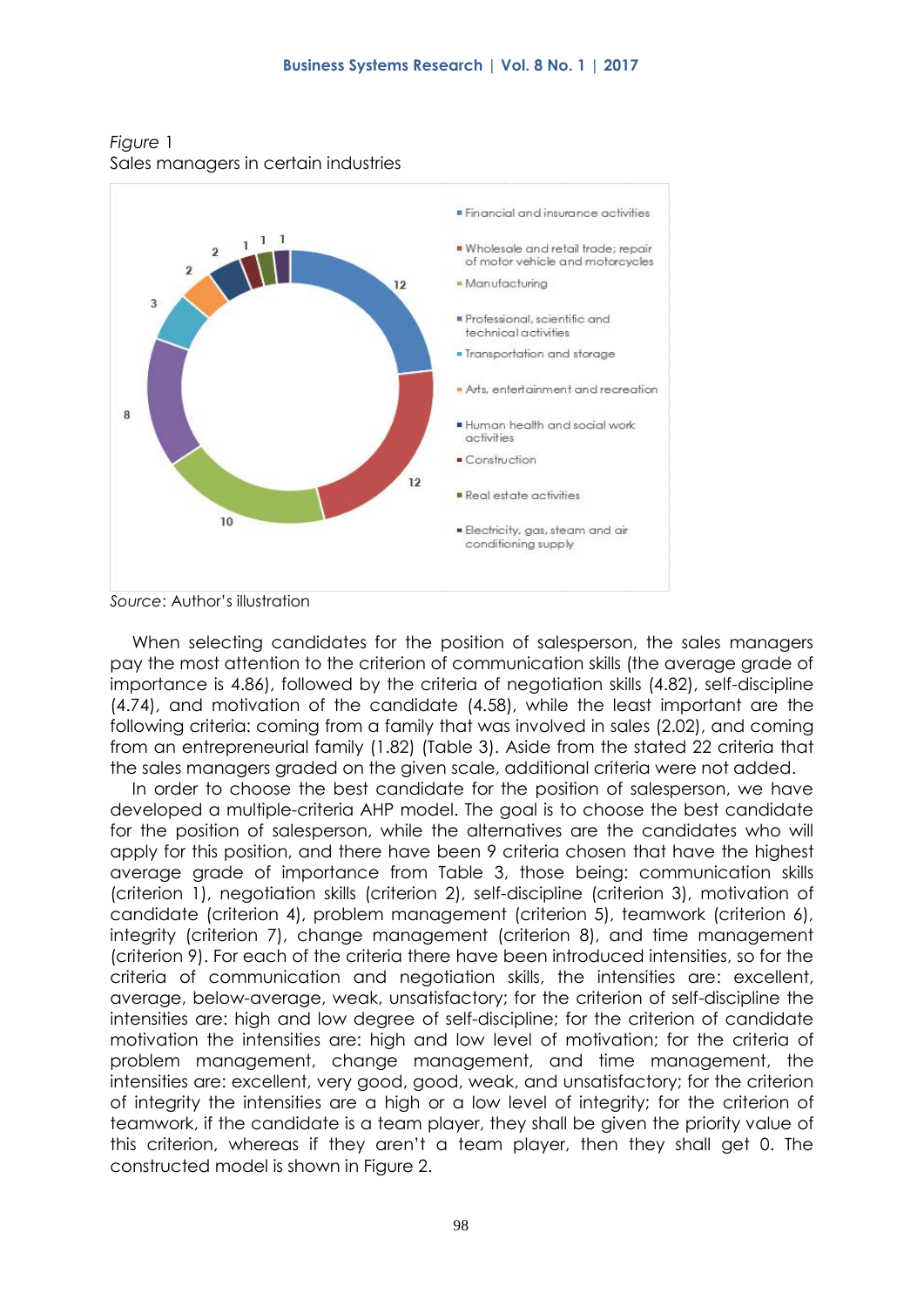*Table 3*

Average grade of importance for criteria for the choice of candidate for the position of salesperson

| <b>Criteria</b>                                          | <b>Mean</b> |
|----------------------------------------------------------|-------------|
| <b>Communication skills</b>                              | 4.86        |
| <b>Negotiation skills</b>                                | 4.82        |
| <b>Self-discipline</b>                                   | 4.74        |
| <b>Motivation of candidate</b>                           | 4.58        |
| <b>Problem management</b>                                | 4.48        |
| <b>Teamwork</b>                                          | 4.44        |
| <b>Integrity</b>                                         | 4.38        |
| <b>Change management</b>                                 | 4.36        |
| <b>Time management</b>                                   | 4.34        |
| <b>English proficiency</b>                               | 4.24        |
| <b>Organizational skills</b>                             | 4.22        |
| <b>Vision for oneself</b>                                | 4.20        |
| Leadership                                               | 4.04        |
| <b>Computer skills</b>                                   | 4.00        |
| Attended training in the required field of expertise     | 3.74        |
| Previous working experience related to sales             | 3.72        |
| <b>Looks</b>                                             | 3.62        |
| Knowledge of a foreign language other than English       | 3.58        |
| <b>Formal education</b>                                  | 3.48        |
| Attended training out of the required field of expertise | 2.84        |
| Coming from a family that was involved in sales          | 2.02        |
| <b>Coming from an entrepreneurial family</b>             | 1.82        |

*Source*: Author's calculations

### *Figure* 2

AHP model for applicant candidates ranking for the job position of salesperson



*Source*: Author's illustration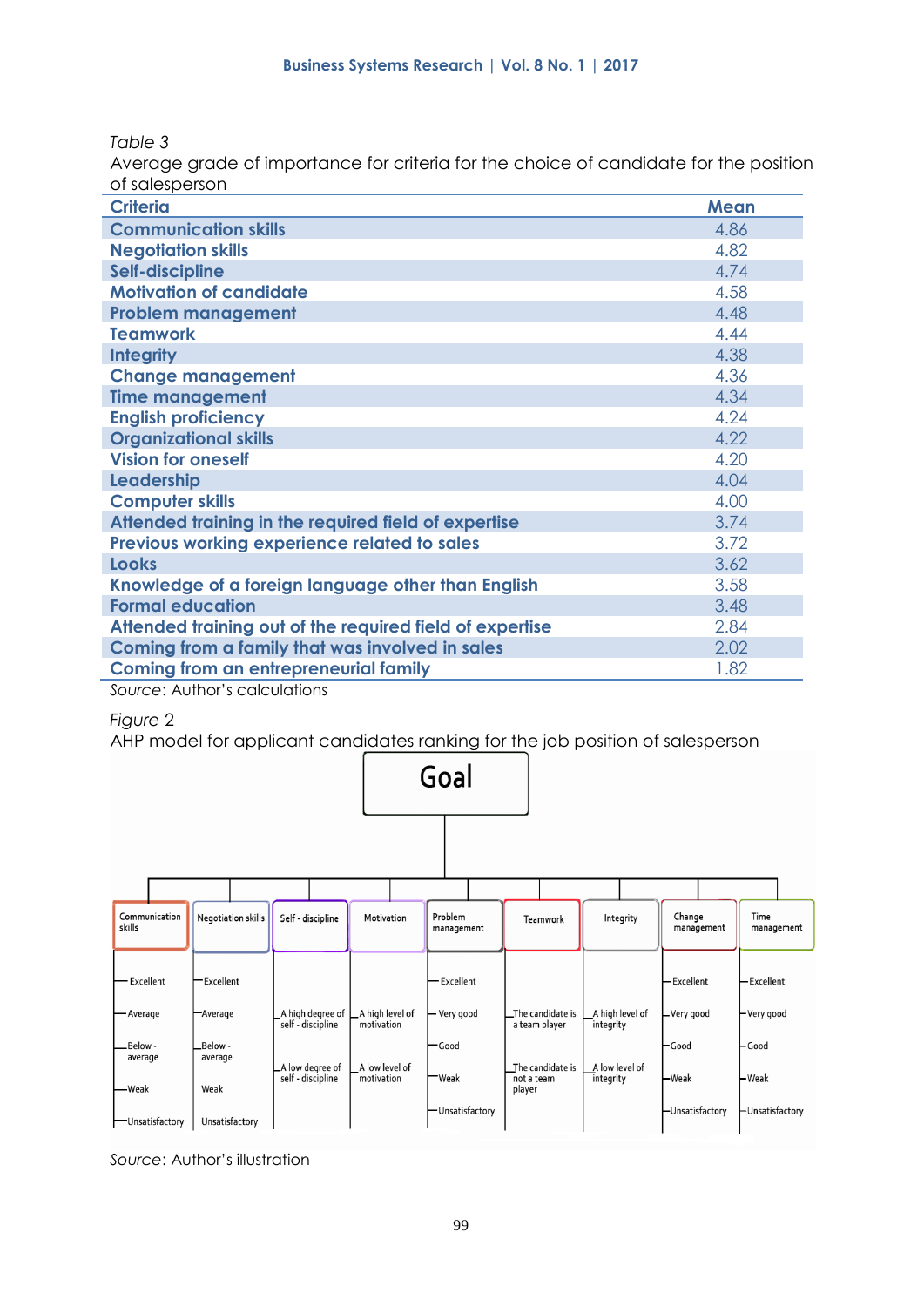### *A Hypothetical Example for Applicant Candidates' Ranking for the Job Position of a Salesperson*

Table 4 shows the matrix of pairwise comparisons, whereas Table 5 shows the normalized matrix and the priorities. The first criterion, i.e. communication skills, has the highest priority (0.2023), followed by the second and the fourth criterion, i.e. negotiation skills and motivation, etc.

### *Table 4*

Matrix of pairwise comparisons of the criteria

|                | C1  | C <sub>2</sub> | C <sub>3</sub> | C <sub>4</sub> | C <sub>5</sub> | C6             | C7             | C8             | C <sub>9</sub> |
|----------------|-----|----------------|----------------|----------------|----------------|----------------|----------------|----------------|----------------|
| C <sub>1</sub> |     | $\overline{2}$ | 3              | $\overline{2}$ | 4              | 3              | $\overline{2}$ | 3              | $\overline{2}$ |
| C <sub>2</sub> | 1/2 |                | 3              | 4              | 3              | 4              | $\overline{2}$ | $\overline{2}$ | $\overline{2}$ |
| C <sub>3</sub> | 1/3 | 1/3            |                | 1/2            | 3              | $\overline{2}$ | 1/2            | 3              | $\overline{2}$ |
| C <sub>4</sub> | 1/2 | 1/4            | $\overline{2}$ |                |                | 3              | $\overline{2}$ | 4              |                |
| C <sub>5</sub> | 1/4 | 1/3            | 1/3            | 1/4            |                | 1/3            | 1/3            | $\overline{2}$ | 1/4            |
| C6             | 1/3 | 1/4            | 1/2            | 1/3            | 3              |                | 1/3            | $\overline{2}$ | 1/3            |
| C <sub>7</sub> | 1/2 | 1/2            | $\overline{2}$ | 1/2            | 3              | 3              |                | 5              | 5 <sup>5</sup> |
| C8             | 1/3 | 1/2            | 1/3            | 1/4            | 1/2            | 1/2            | 1/5            |                | 1/4            |
| C <sub>9</sub> | 1/2 | 1/2            | 1/2            | 1/4            |                | 3              | 1/5            |                |                |

*Source*: Author's calculation

#### *Table 5* Normalized matrix and priorities

|                | C <sub>1</sub> | $\mathsf{C2}$ | C3     | C4          | C <sub>5</sub>   | C6     | C7     | C8     | C <sub>9</sub> | <b>Priorities</b> |
|----------------|----------------|---------------|--------|-------------|------------------|--------|--------|--------|----------------|-------------------|
| C1             | 0.2353         | 0.3529        | 0.2368 | 0.2202      | 0.1569           | 0.1513 | 0.2335 | 0.1154 | 0.1188         | 0.2023            |
| C <sub>2</sub> | 0.1176         | 0.1765        | 0.2368 | 0.4404      | 1176<br>0.1      | 0.2017 | 0.2335 | 0.0769 | 0.1188         | 0.1911            |
| C <sub>3</sub> | 0.0784         | 0.0588        | 0.0789 | 0.0550      | 176<br>$( )$ . 1 | 0.1008 | 0.0584 | 0.1154 | 0.1188         | 0.0869            |
| C4             | 0.1176         | 0.0441        | 0.1579 | 101<br>0. 1 | 0.1569           | 0.1513 | 0.2335 | 0.1538 | 0.2376         | 0.1514            |
| C <sub>5</sub> | 0.0588         | 0.0588        | 0.0263 | 0.0275      | 0.0392           | 0.0168 | 0.0389 | 0.0769 | 0.0149         | 0.0398            |
| C6             | 0.0784         | 0.0441        | 0.0395 | 0.0367      | 0.1176           | 0.0504 | 0.0389 | 0.0769 | 0.0198         | 0.0558            |
| C <sub>7</sub> | 0.1176         | 0.0882        | 0.1579 | 0.0550      | 0.1176           | 0.1513 | 0.1167 | 0.1923 | 0.2970         | 0.1438            |
| C8             | 0.0784         | 0.0882        | 0.0263 | 0.0275      | 0.0196           | 0.0252 | 0.0233 | 0.0385 | 0.0149         | 0.0380            |
| C9             | 0.1176         | 0.0882        | 0.0395 | 0.0275      | 0.1569           | 0.1513 | 0.0233 | 0.1538 | 0.0594         | 0.0908            |

 $C.I. = 0.1386 C.R. = 0.0956$ 

*Source*: Author's calculation

Table 6 demonstrates the matrix of pairwise comparisons of the intensities with respect to the first criterion, i.e. communication skills, the priorities and the idealized priorities, whereas the matrixes of pairwise comparisons of the intensities with respect to the other criteria are given in Appendix 2. The author was consistent in the process of comparing the elements of the constructed hierarchy (Consistency Ratio is less than 0.10).

#### *Table 6*

Matrix of pairwise comparisons of the intensities with respect to the criterion 1, priorities and idealized priorities

| <b>Criterion 1</b>    | <b>Excellent</b> | Average    | <b>Below</b>         | Weak | <b>Unsatisfactory</b> | <b>Priorities</b> | <b>Idealized</b>  |
|-----------------------|------------------|------------|----------------------|------|-----------------------|-------------------|-------------------|
|                       |                  |            | average              |      |                       |                   | <b>Priorities</b> |
| <b>Excellent</b>      |                  |            | $\ddot{\phantom{0}}$ |      | O                     | 0.5028            | 1.0000            |
| Average               | 1/3              |            | 3                    | 5    |                       | 0.2602            | 0.5175            |
| <b>Below</b>          | 1/5              | 1/3        |                      |      | $\circ$               | 0.1344            | 0.2672            |
| average               |                  |            |                      |      |                       |                   |                   |
| Weak                  | -77              | /5         | 1/3                  |      | c                     | 0.0678            | 0.1348            |
| <b>Unsatisfactory</b> | /9               | $\sqrt{7}$ | 1/5                  | 1/3  |                       | 0.0348            | 0.0693            |

 $C.I. = 0.0607 C.R. = 0.0546$ 

*Source*: Author's calculation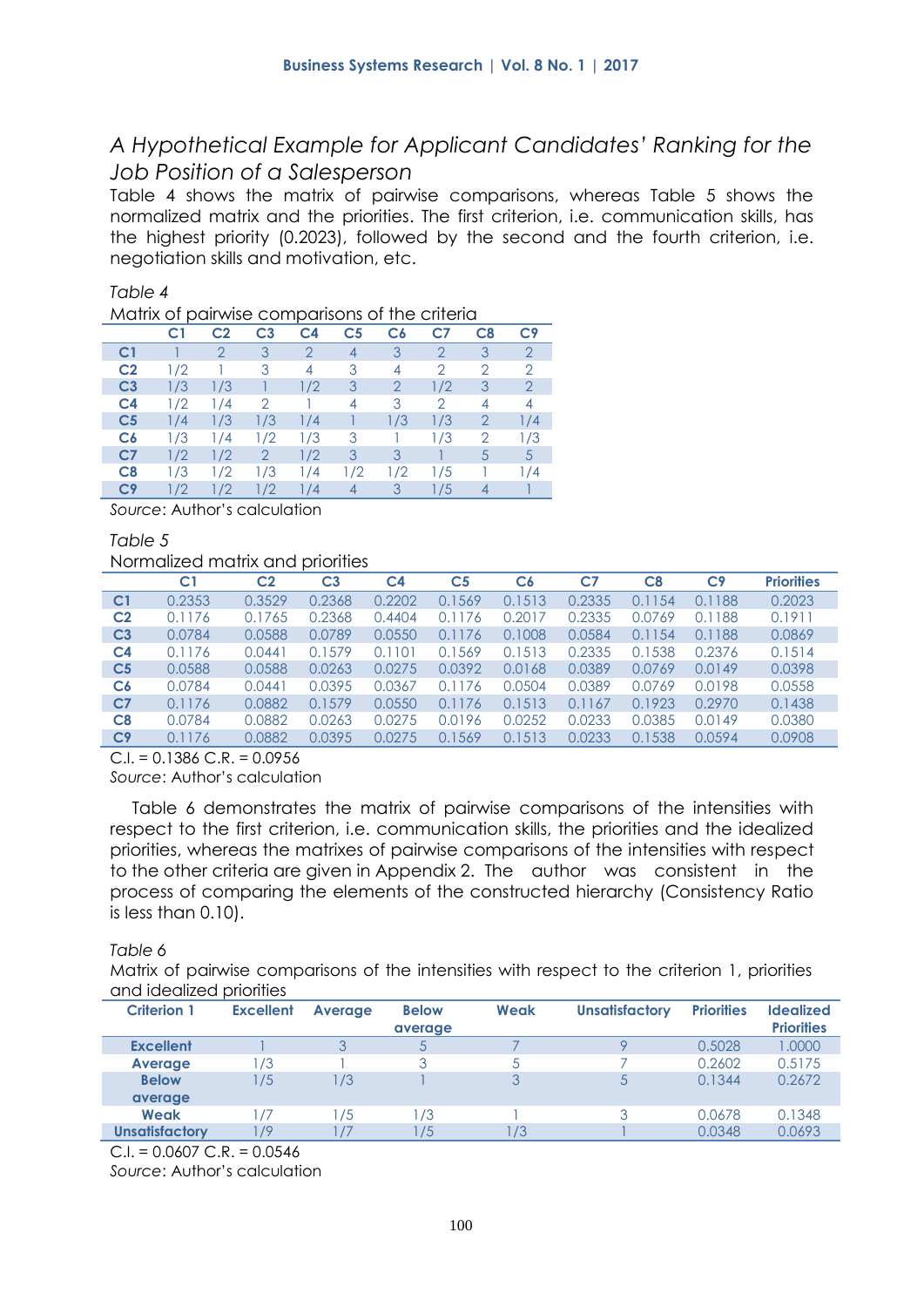Table 7 presents a short version of how the applicant candidates' ranking for the job position of salesperson shall be made.

Three alternatives i.e. three candidates (A, B, C), are taken into consideration and what follows is an illustration how the total score for Candidate A is calculated:  $0.2023 \times 0.5175 + 0.1911 \times 0.2672 + 0.0869 \times 1.0000 + 0.1514 \times 1.0000 + 0.0398 \times$  $0.3445 + 0.0558 + 0.1438 \times 1.0000 + 0.0380 \times 0.3445 + 0.0908 \times 0.3445 = 0.3169$ 

The total score for the rest of the candidates is calculated in an analogical way. Then, the normalized priorities are calculated, and the last row in Table 7 (Ranking) shows that ranked first is Candidate B, followed by the Candidates A, and C.

| Table 7                   |  |
|---------------------------|--|
| <b>Ranking Candidates</b> |  |
|                           |  |

|                    |              | A                          | B                      | C                       |
|--------------------|--------------|----------------------------|------------------------|-------------------------|
| C <sub>1</sub>     | 0.2023       | Average                    | <b>Excellent</b>       | Average                 |
| C <sub>2</sub>     | 0.1911       | <b>Below</b><br>average    | Average                | <b>Below</b><br>average |
| C <sub>3</sub>     | 0.0869       | A high<br>degree           | A high<br>degree       | A low<br>degree         |
| C <sub>4</sub>     | 0.1514       | A high<br>level            | A high<br>level        | A high<br>level         |
| C <sub>5</sub>     | 0.0398       | Good                       | <b>Excellent</b>       | Weak                    |
| C6                 | 0.0558       | Is not a<br>team<br>player | ls a<br>team<br>player | ls a<br>team<br>player  |
| C <sub>7</sub>     | 0.1438       | A high<br>level            | A high<br>level        | A low<br>level          |
| C8                 | 0.0380       | Good                       | Very<br>good           | Weak                    |
| C <sub>9</sub>     | 0.0908       | Good                       | Very<br>good           | Weak                    |
| <b>Total score</b> |              | 0.5960                     | 0.8550                 | 0.4299                  |
| <b>Priorities</b>  | (normalized) | 0.3169                     | 0.4546                 | 0.2286                  |
| <b>Ranking</b>     |              | $\overline{2}$             |                        | 3                       |

*Source*: Author's calculation

### **Discussion**

With the development of technology a great number of professions that exist nowadays will become extinct in the near or distant future. Moreover, a significant number of people who have dedicated their whole life to acquiring certain skills will have to develop new ones or face a dramatic fall of the cost of their hard work. The respondents were asked the question as to what, in their opinion, is the best way to do sales (face-to-face, group presentations, via the internet, via a phone call, or they could add another option) – 88.46% of them (46 respondents) answered that the best way to do sales is face-to-face, while 86.5% of them (45 respondents) already do sales in this way. Can this lead us to the conclusion that this area is immune to the development of technology and that it can't become extinct even after thousands of years of continuous development of technology, because nothing can replace human contact? The wholesome impression that we leave on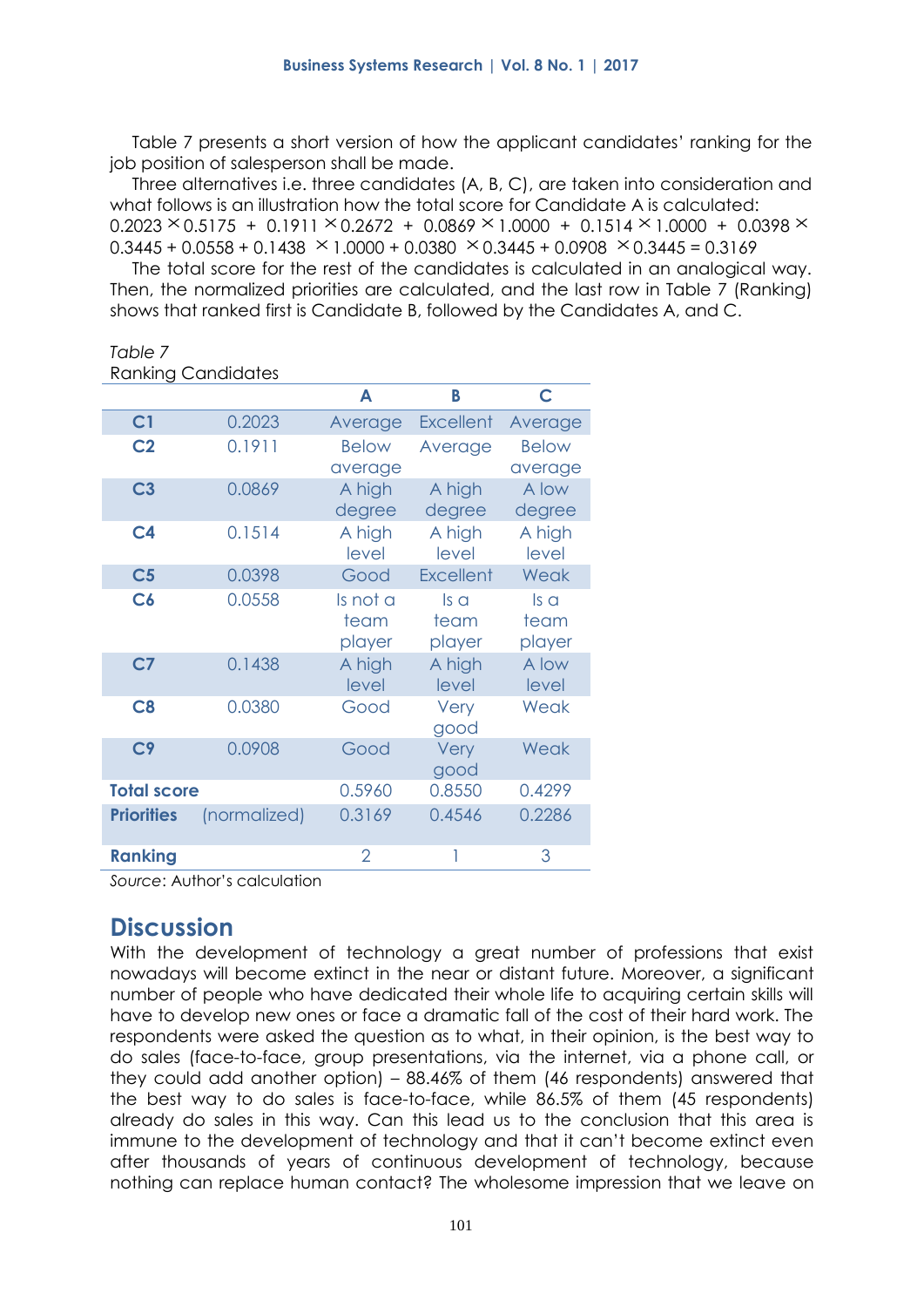other people depends on what we say, the way we say it, and our body language. According to Albert Mehrabian only 7% depends on "what" we say, 38% depends on the way we say it, and as much as 55% depends on our body language (Belludi, 2008). Consequently, does this imply that when a sale is being done via the internet the chances to leave the correct impression are around 7%, while via a phone call they are 45%, and the chances to send the message in the correct way are around 55% higher, i.e. around 93%, if it is done in person?

From the very first moment human beings stood upright up to today on a daily basis they have had one goal: to move forward in their development. Those who want to work in sales should bear in mind that their career development will depend on their success in sales, 90.38% of the respondents answered that their personal advancement in sales is due to their success in sales, and 86.54% of the respondents answered that advancement of salespeople in their whole career is due to their success in sales.

According to 84.62% of the respondents (44 in number) the best way for the managers to get paid is by commission, while 55.77% of them (29 respondents) answered that in the company they work for, the sales managers are paid by managerial and sales commission, as a percentage of the sales. According to 88.46% of the respondents (46 in number) the best way to pay the salespeople is by commission, and according to 55.77% (29 respondents) the salespeople are paid by commission as a percentage of their sales. Such a way of getting paid creates additional pressure on the salespeople and sales managers, from the aspect of fulfilling the assigned tasks (in the financial sector, on a quarterly level). However, if it is taken into consideration that every line of work brings along certain pressure with it, as opposed to the largest part of professions where bad results most often lead to getting fired, in sales, motivating the salespeople by punishing them is 0.00%, which in fact is an advantage because bad results can only lead to decreasing financial benefit, but they get to keep their job and gain a lot of time to better their performance, except in the case of continuous bad results (in two or more quarters).

The sales managers, in regards to the managers from the other sectors, have equal benefits (55.77% or 29 respondents), i.e. more benefits (44.23% or 23 respondents), expressed in higher salaries and additional benefits. According to 59.62% of the respondents (a number of 31), the salespeople have additional benefits, such as: physical rewards, trainings and trips abroad, while according to 40.38% (a number of 21), they don't have additional benefits. According to 71.15% of the respondents (a number of 37), the company they work for provides trainings for skills advancement in sales, which are held by experienced company employees or trainers who come to the company, or they send their employees to participate in such trainings in Macedonia and abroad. On the basis of the answers received, it can be concluded that the companies invest in their employees, which at the same time presents an investment with the greatest return.

When making decisions from a tactic or/and strategic aspect, those in the company responsible for making decisions often consult the best salespeople (42.3% or 22 respondents), and according to 26.92% (14 respondents) they do it nearly every time.

When selecting candidates for the position of salesperson, the sales managers pay the most attention to: communication skills, negotiation skills, self-discipline, and motivation of the candidate (with average grades of importance of over 4.5), followed by problem management, teamwork, integrity, change management, time management, knowledge of English (which is necessary in a globalized world),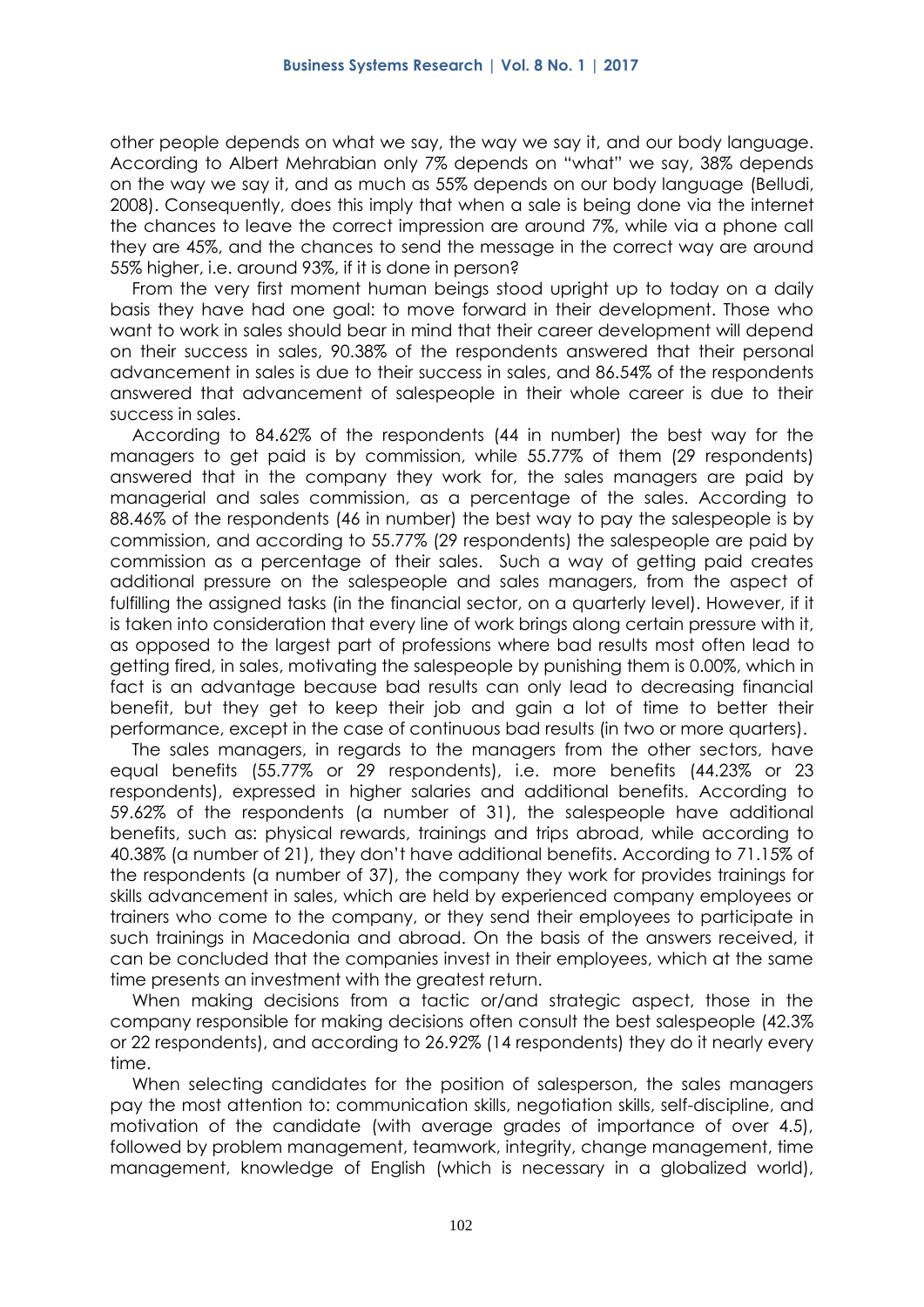organizational skills, vision for themselves, leadership and computer skills (with the average grades of importance of over 4.00). The criteria with average grades of importance less than 4.00 are: attended trainings in the required field of expertise, previous working experience related to sales, looks, knowledge of a foreign language other than English, formal education, and attended trainings out of the required field of expertise.

As an encouragement to the fact that the candidates are more and more dependent on their own skills in this profession, these two criteria are of the least importance: coming from a family that was involved in sales, and coming from an entrepreneurial family.

The average grade of importance for each criterion, calculated on the basis of the grades given from 1 to 5 by the sales managers, enables the identification of the most significant criteria for the choice of candidate for the position of salesperson. Out of 22 criteria, 9 have been chosen with the highest average grade of importance, which comprise one of the levels of the multiple-criteria AHP model. When the AHP model is applied, the maximum number of elements on the levels is 9, which is why 9 criteria have been chosen.

The developed AHP model is illustrated on a hypothetical example, and it shall enable the sales managers to choose the best candidate for the position of salesperson.

### **Conclusion**

In this paper it is determined which are the most important criteria for sales managers in the process of selecting a candidate for the position of salesperson, and on that basis an AHP model for ranking of applicant candidates for this position is developed. A questionnaire and absolute measurement approach of the method analytic hierarchy process were used in that direction. The most important 9 criteria by the sales managers were: communication skills, negotiation skills, self-discipline, candidate's motivation, problem management, teamwork, integrity, change management, and time management. The goal in the AHP model was to choose the best candidate for the position of salesperson, the criteria being the 9 mentioned ones, while the alternatives are all the candidates who will apply. How the applicant candidates' ranking shall be made for the job position of salesperson is illustrated in a hypothetical example, and the solution of the developed model shall be used as a recommendation in the process of choosing the best candidate for the position of salesperson by the sales managers.

In Macedonia, Cvetkoska et al. (2014) have developed an AHP model for ranking of candidates for the position of Project Manager. The model consists of a goal (candidates' ranking for the position of Project Manager); criteria (the following seven criteria that were chosen the most by the interviewees were selected [30 owners and/or managers of small and medium-sized enterprises]: education, specific work experience, level of English proficiency, PM Software usage skills, organization skills, analytical skills, and PMP Certificate); intensities of the criteria; and alternatives (the candidates who shall apply for this job position). In the existing literature there has not been found a paper with a research like ours, which means that this is an original research.

The largest wealth of a company are its employees because the intellectual capital can not be copied by the competition. Therefore, the selection of employees should not be based solely on intuition and experience, but it is necessary quantitative methods to be used, as well as models that will help managers to make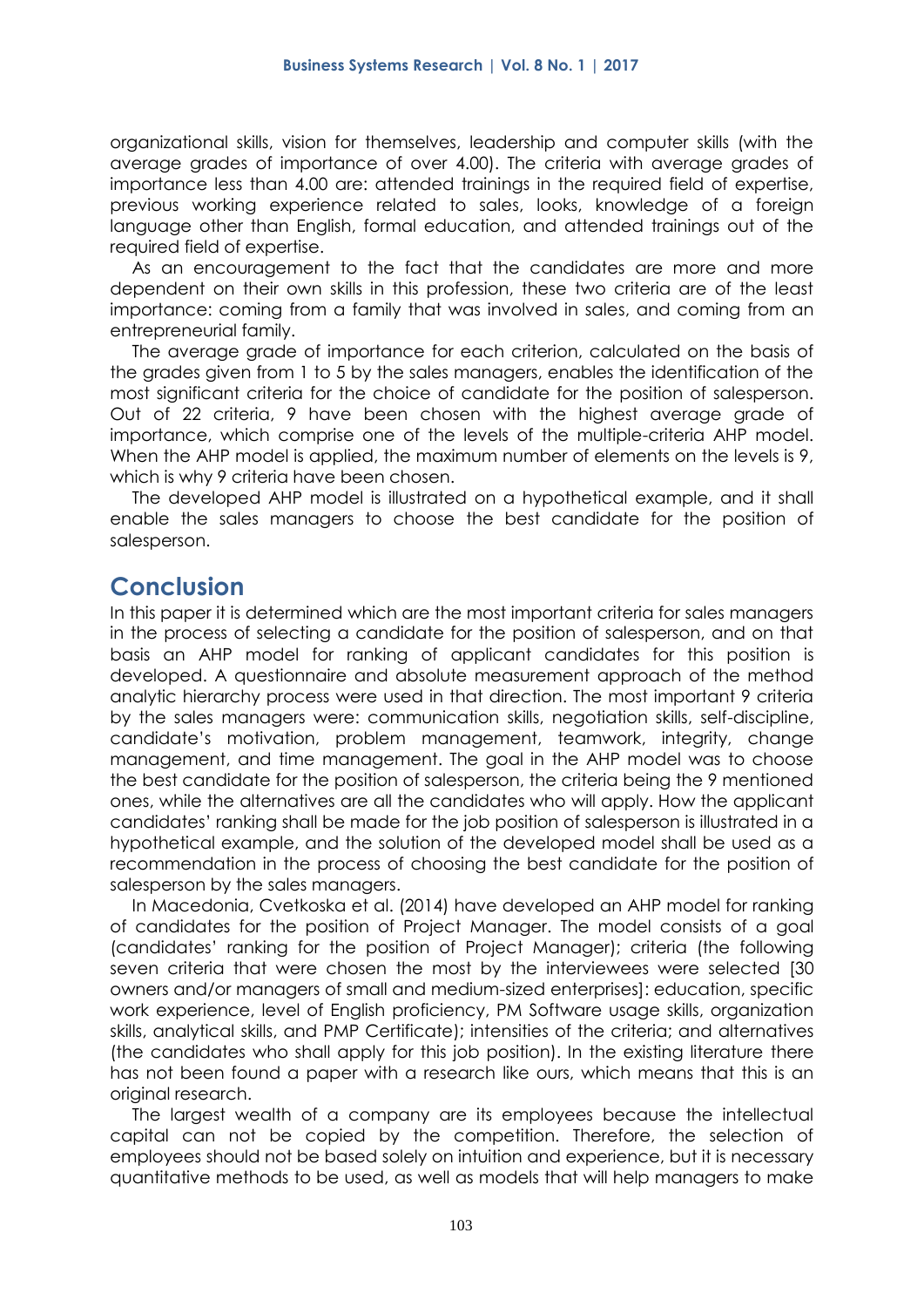good decisions. In the AHP model that was developed in this paper, the knowledge of sales managers who are experts in sales is incorporated, and it will help companies to select the right people for the job position of salesperson.

The limitations of this study regard the small number of fully filled-in questionnaires by the sales managers, although our opinion is that there would have been no significant differences in the obtained results. Our future research will consist of distributing the questionnaire to sales managers in companies in the Balkan countries, and then we will include all European countries in order to develop a model that will be widely applicable.

### **References**

- 1. Babic, Z. (2011). Models and methods of business decision-making, Split, University of Split, Faculty of Economics. (on Croatian)
- 2. Bayazit, O. (2005), "Use of AHP in decision-making for flexible manufacturing systems", Journal of Manufacturing Technology Management, Vol.16 No. 7, pp. 808-819.
- 3. Belludi, N. (2008), "Albert Mehrabian's 7-38-55 rule of personal communication", available at: [http://www.rightattitudes.com/2008/10/04/7-38-55-rule-personal](http://www.rightattitudes.com/2008/10/04/7-38-55-rule-personal-communication)[communication](http://www.rightattitudes.com/2008/10/04/7-38-55-rule-personal-communication) (20 September 2016)
- 4. Choi, Y., Huang, Y., Sternquist, B. (2015), "The effects of the salesperson's characteristics on buyer-seller relationships", Journal of Business & Industrial Marketing, Vol. 30 No. 5, pp. 616-625.
- 5. Cvetkoska, V. (2013), "Methods and models of multi-criteria decision making in management: An empirical study on evaluation of the efficiency of certain organizational units in the Republic of Macedonia", Ph.D. dissertation, Ss. Cyril and Methodius University in Skopje, Faculty of Economics–Skopje. (on Macedonian)
- 6. Cvetkoska, V., Begicevic-Redzep, N. (2016), "Applying the analytic hierarchy process to rank city-branches", in Book of Proceedings of the XV International Symposium SYMORG2016, 10-13 June, 2016, Zlatibor, Serbia, University of Belgrade, Faculty of Organizational Sciences, Belgrade, pp. 241-252.
- 7. Cvetkoska, V., Danilov, M. (2014), "Candidates' ranking for the project manager job position: Absolute measurement", in Book of Proceedings of the International May Conference on Strategic Management – IMKSM2014, 23-25 May, 2014, Bor, Serbia, University of Belgrade, Technical Faculty in Bor, Management Department, Bor, pp. 68-76.
- 8. Greenberg, H., Weinstein, H., Sweeney, P. (2001). How to hire & develop your next top performer: The five qualities that make salespeople great, New York, McGraw-Hill.
- 9. Kurlan, D. (2009). The modern science of salesperson selection. Westborough, A White Paper, Objective Management Group.
- 10. Loveland, J. M., Lounsbury, J. W., Park, S. H., Jackson, D. W. (2015), "Are salespeolple born or made? Biology, personality, and the career satisfaction of salespeople", Journal of Business & Industrial Marketing, Vol. 30 No. 2, pp. 233- 240.
- 11. Mardani, A., Jusoh, A., Nor, K. MD., Khalifah, Z., Zakwan, N., Valipour, A. (2015), "Multiple criteria decision-making techniques and their applications – a review of the literature from 2000 to 2014", Economic Research-Ekonomska Istrazivanja, Vol. 28 No. 1, pp. 516-571.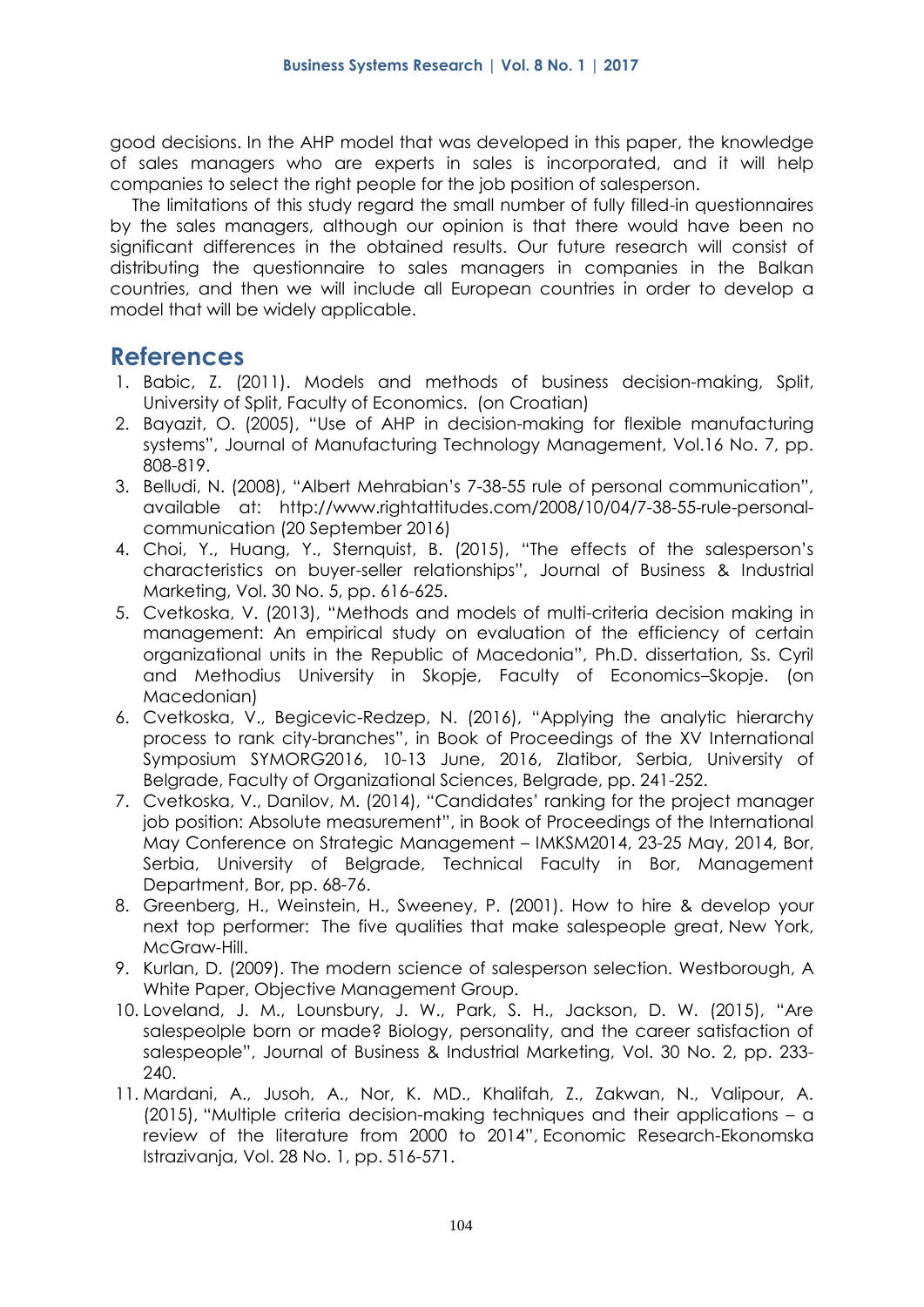- 12. Mayer, D., Greenberg, H. M. (1964), "What makes an good salesman?", Harvard Business Review, No. 64411, pp. 119-125.
- 13. Miller, G. A. (1956), "The magical number seven, plus or minus two: Some limits on our capacity for processing information", The Psychological Review, Vol. 63 No. 2, pp. 81-97.
- 14. Republic of Macedonia State Statistical Office (2013), National Classification of Activities–NKD Rev. 2, available at: http://www.stat.gov.mk/KlasifikaciiNomenklaturi/NKDRev2.zip (30 April 2016).
- 15. Saaty, T. L. (1977), "A scaling method for priorities in hierarchical structures", Journal of Mathematical Psychology, Vol. 15 No. 3, pp. 234-281.
- 16. Saaty, T. L. (1980). Multicriteria decision making: The analytic hierarchy process, Pittsburgh, RWS Publications.
- 17. Saaty, T. L. (1990), "How to make a decision: The analytic hierarchy process", European Journal of Operational Research, Vol. 48 No. 1, pp. 9-26.
- 18. Saaty, T. L. (2005). Theory and applications of the analytic hierarchy process: Decision making with benefits, opportunities, costs, and risks, Pittsburgh, RWS Publications.
- 19. Saaty, T. L., Vargas, L. G. (1991). The logic of priorities, Vol. IIII, Pittsburgh, RWS Publications.
- 20. Saaty, T. L., Vargas, L. G. (1994). Decision making in economic, political, social, and technological environments with the AHP, Vol. VII, Pittsburgh, RWS Publications.
- 21. Saaty, T. L., Vargas, L. G. (2012), "Models, methods, concepts and applications of the analytic hierarchy process", New York, Springer Science + Business Media.
- 22. Saaty, T. L. (2006). Creative thinking, problem solving & decision making, Pittsburgh, RWS Publications.
- 23. Yakasai, A. M., Jan, M. T. (2015), "The impact of big five personality traits on salespeople's performance: Exploring the moderating role of culture", Kuwait Chapter of Arabian Journal of Business and Management Review, Vol. 4 No. 5, pp. 11-26.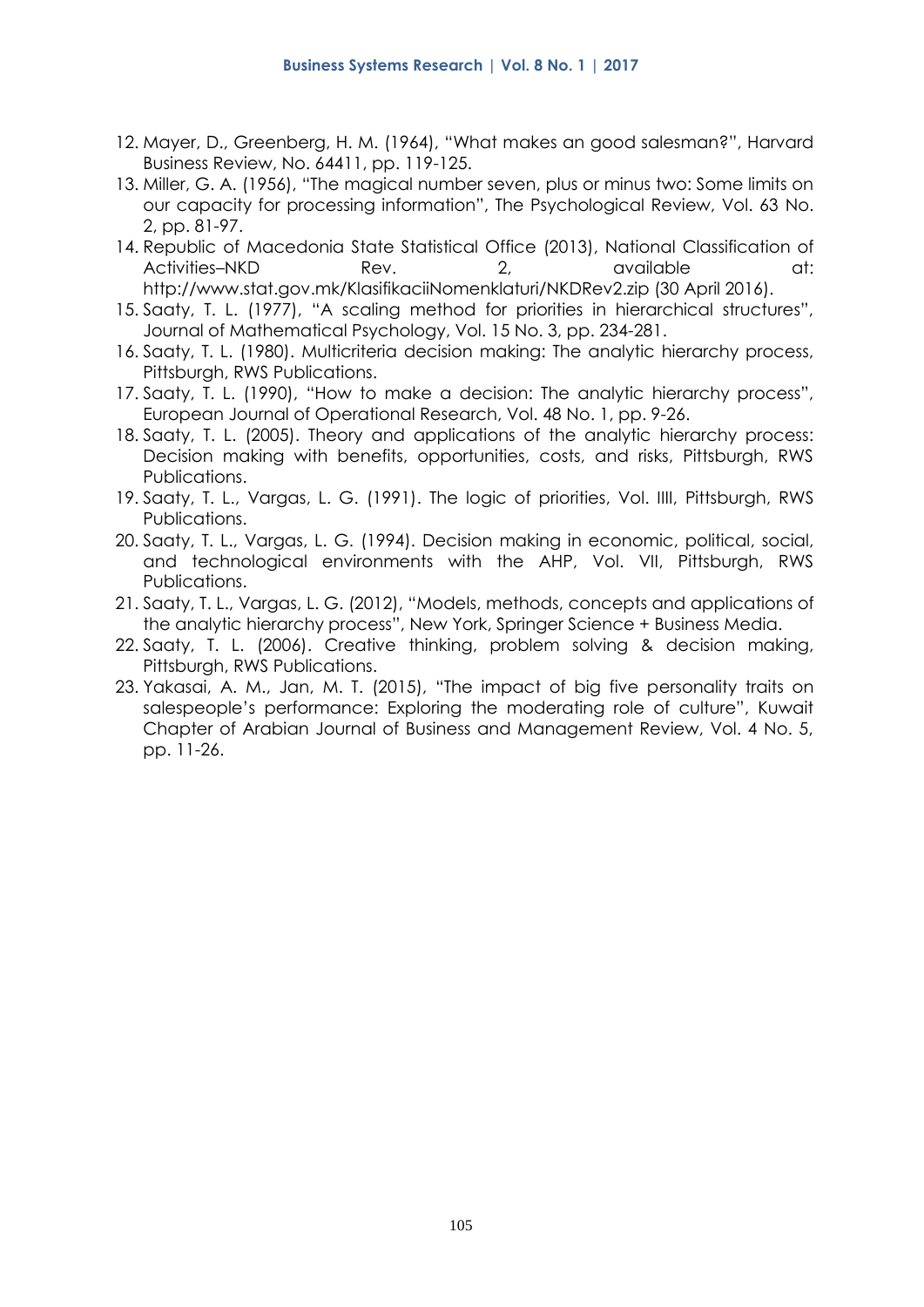# **Appendix 1: Questionnaire**

### Dear \_\_\_\_,

This survey is done with the aim of demonstrating via research to our present undergraduate students of the SS. Cyril and Methodius University in Skopje, Faculty of Economics-Skopje in Macedonia what sales means, and what they have to be prepared to do if they would like to become a part of it. Thus, we intend to help the companies improve their performance in sales, and in the future to employ salespeople who will be better prepared for the challenges that this profession entails. Since they are very knowledgeable about sales and can easily detect the advantages and disadvantages of this profession, the target group of this survey is sales managers. Your questionnaire answers will not be used separately, but as part of the statistics sample. We ask you to be honest when answering the following questions. Thank you in advance for your cooperation!

- **1.** In what industry does the institution you represent belong to?
- **2.** Position/function that you have:
- **3.** Gender:
- a) Male b) Female
- **4.** Age: years
- **5.** Level of education:
	- a) Vocational education
	- b) Higher education
	- c) MA
	- d) PhD
	- e) Don't want to state
- **6.** Your highest level of education is acquired in:
	- a) Macedonia
	- b) Abroad (state where):
- **7.** Number of employees in the institution:
- **8.** Number of employees in the sales sector:
- **9.** Does the institution sell products and/or services, and of what type?
- **10.** What market/s does the institution approach:
- **11.** Does the institution have a higher number of sales in the duration of a month or it makes several sales a year with a higher value?
- **12.** How does the institution sell its products/services? (you can circle more than one answer)
	- a) Telephone
	- b) Internet
	- c) Face-to-face
	- d) Outsourcing
	- e) Other (state):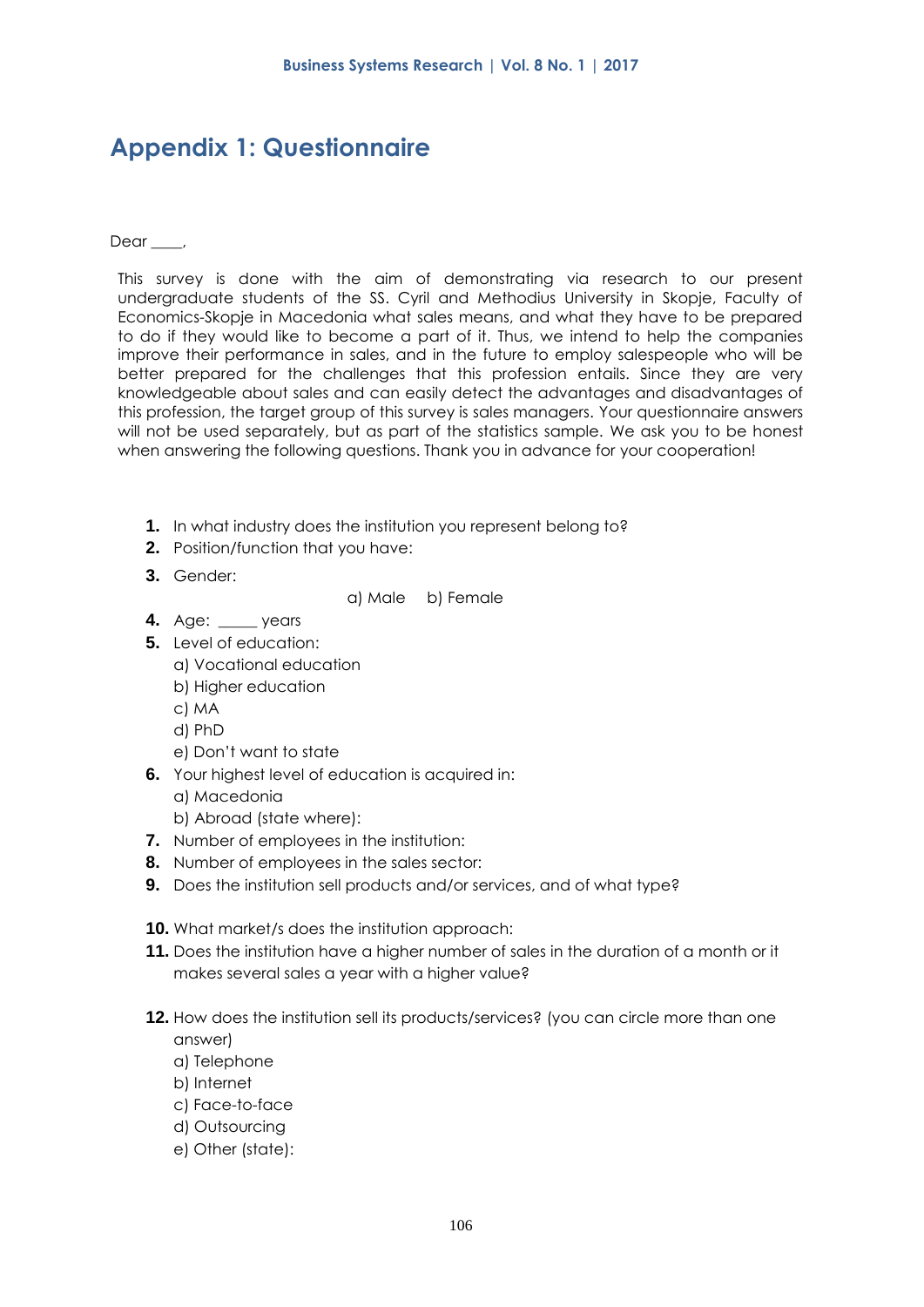- **13.** How do you sell the products/services?
	- a) The buyers visit the institution
	- b) You visit your buyers
	- c) Both
- **14.** Does your institution have trainings for its employees?
	- a) Yes
	- b) No

If the answer to question 14 is positive, please answer question 15. If it is negative, proceed to question 16.

- **15.** How are the sales trainings for the employees held? (you can circle more than one answer)
	- a) By more experienced employees in the institution
	- b) By trainers from outside the institution
	- c) The employees attend trainings in Macedonia
	- d) The employees attend trainings abroad
- **16.** Do you attend trainings for the advancement of your knowledge and skills in sales in the duration of a calendar year?

#### a) Yes b) No

If the answer to question 16 is positive, please answer questions 17 and 18, and then proceed to the following questions. If it is negative, proceed to question 19.

**17.** How often in the duration of a calendar year do you attend trainings for

advancement of your skills in sales?

- a) Once a year
- b) Twice a year
- c) Four times a year
- d) More than four times a year (state how many times):
- **18.** The trainings that you attend are held in:
	- a) Macedonia
	- b) Abroad (state where):
- **19.** How many years of experience do you have in sales:
	- a) 1-5
	- b) 6-10
	- c) 11-16
	- d) 16+
- **20.** How have you done sales in your career? (you can circle more than one answer) a) Face-to-face
	- b) Group presentations
	- c) Via internet
	-
	- d) Via telephone
	- e) Other (state):
- **21.** What is the best way to do sales, according to you?
- **22.** Since they are best acquainted with the market feedback, how often are the best salespeople included in the system of suggesting and bringing future decisions in the institution, from a tactical and/or strategic aspect?
	- a) Never
	- b) Rarely
	- c) Frequently
	- d) Almost always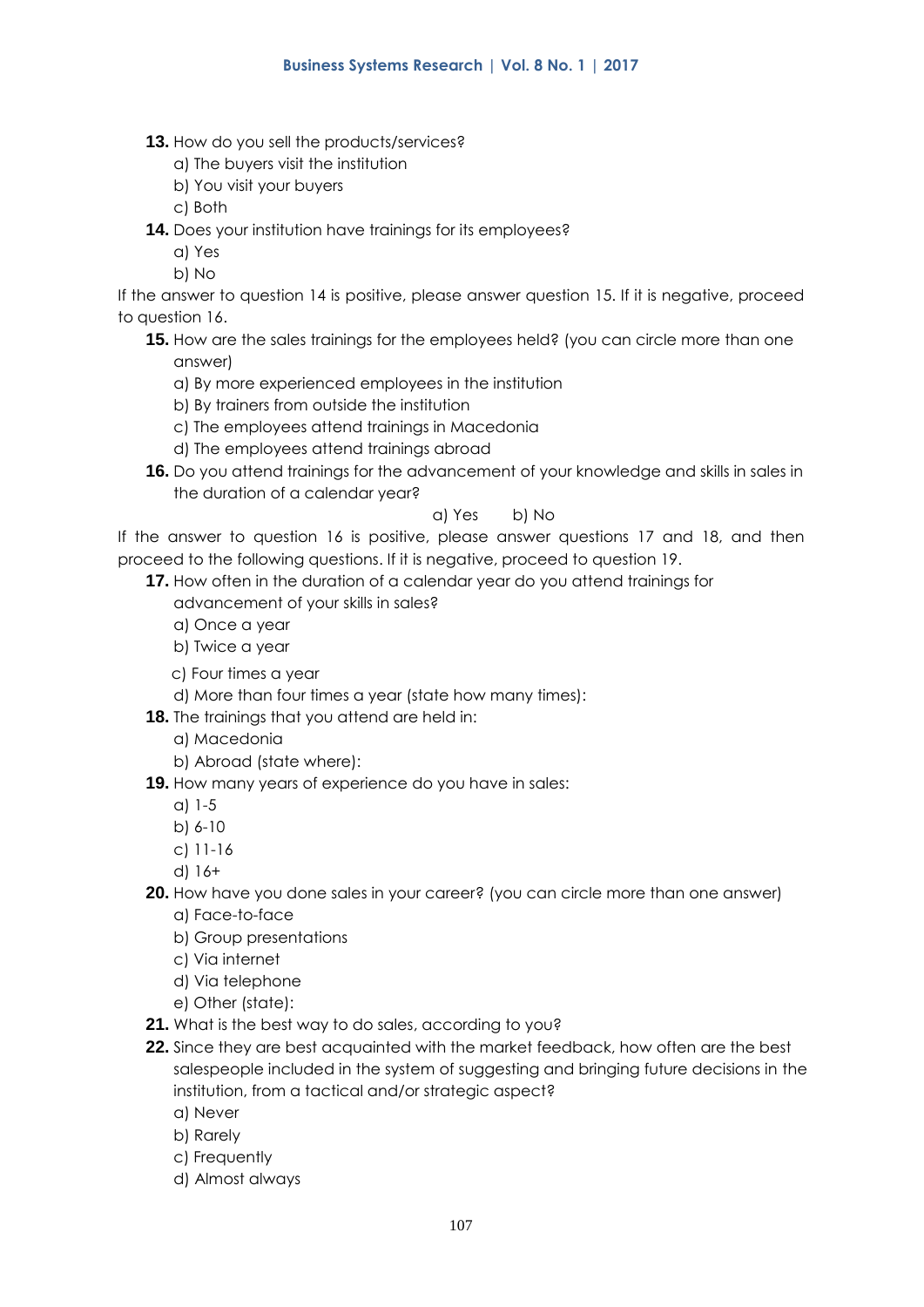- **23.** How do you motivate the salespeople?
	- a) Through rewards
	- b) Through punishments (explain):
- **24.** How are the salespeople in your institution paid?
	- a) Fixed salary
	- b) Sales commission
	- c) Fixed salary plus commission
	- d) They are given the chance to choose the model of payment
- **25.** According to you, what is the best way to pay salespeople?
- **26.** How are the sales managers in your institution paid?
	- a) Fixed salary
	- b) Personal and managerial sales commission
	- c) Fixed salary plus personal and managerial commission
	- d) They are given the chance to choose the model of payment
- **27.** According to you, what is the best way to pay sales managers?
- **28.** Regarding the managers from other sectors, how higher are the benefits for the sales manager, expressed in a higher salary or additional benefits?
	- a) They have fewer benefits
	- b) They are equal to the managers from other sectors
	- c) They have more benefits
- **29.** What kinds of additional benefits do the sales managers have after achieving or exceeding what was expected from them? (you can circle more than one answer) a) Trips abroad
	-
	- b) Physical rewards
	- c) Training for the most successful managers
	- d) Days off work
	- e) They don't have additional benefits
	- f) Other (state them):
- **30.** What kinds of additional benefits do the salespeople have after achieving or exceeding what was expected from them? (you can circle more than one answer
	- a) Trips abroad
	- b) Physical rewards
	- c) Training for the most successful salespeople
	- d) Days off work
	- e) They don't have additional benefits
	- f) Other (state them):
- **31.** The advancement of the sales managers in their career is based on:
	- a) Their experience
	- b) Their success in sales
- **32.** The advancement of the salespeople in their career is based on:
	- a) Their experience
	- b) Their success in sales
- **33.** According to you, how much time is needed for the new salespeople to learn sales:
	- a) Less than a year
	- b) 1-2 years
	- c) 2-3 years
	- d) 3+ years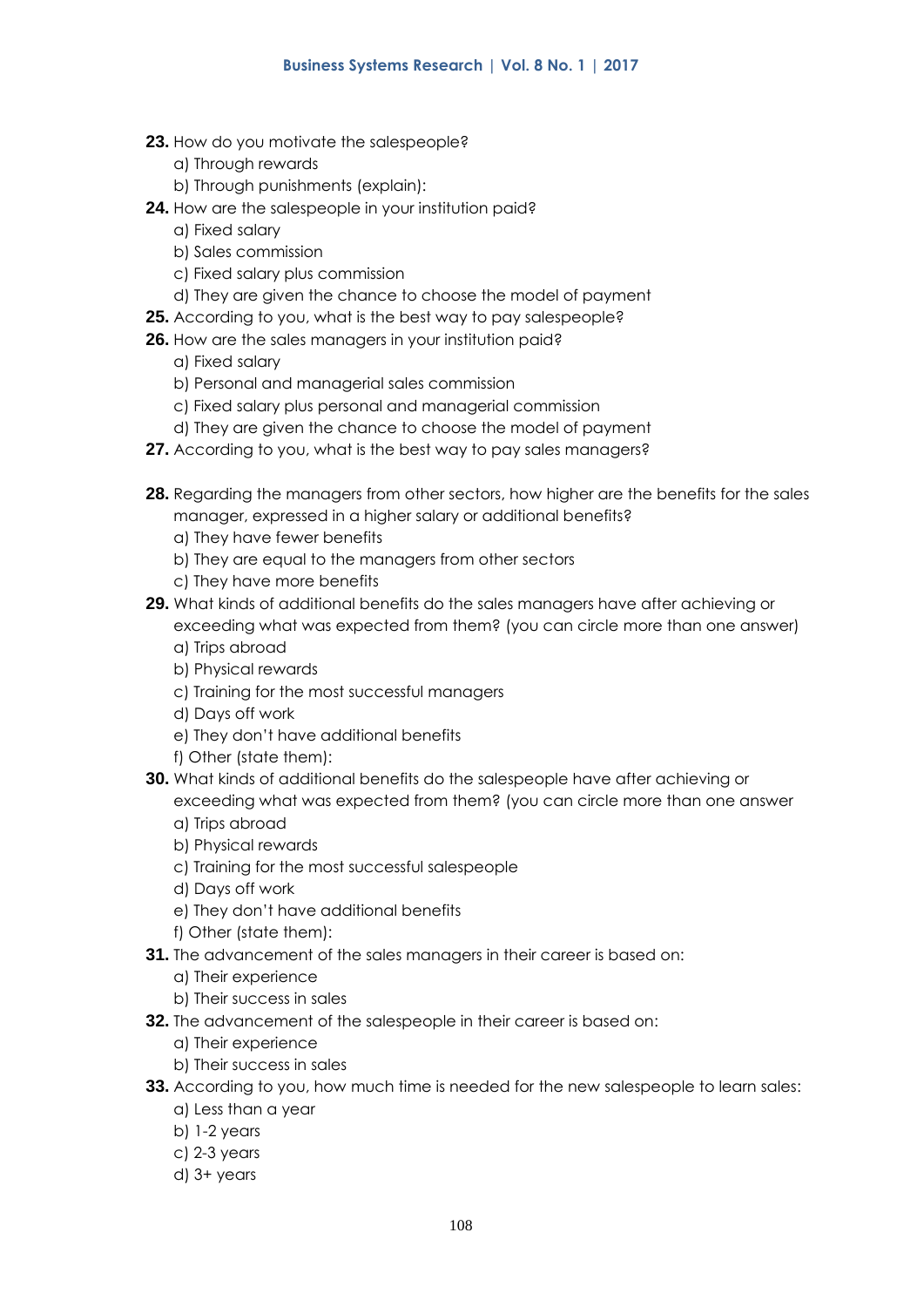- **34.** According to you, how much time is needed for the new salespeople to become experts in sales, who can also train future salespeople:
	- a) 3 years
	- b) 3-5 years
	- c) 5-10 years
	- d) 10+ years
- **35.** According to you, what are the three biggest advantages and disadvantages that building a career in sales can bring about?
- **36.** In order for those students who would like to build their career in the field of sales, to prepare for their first employment as salespeople, we ask you to grade the given criteria in the following table according to the importance that you give them when choosing a candidate for this position. You can give the same grade for different criteria. In addition, if there is any criterion that according to you is important but is not stated in the table, we ask you to add and grade it.

| Criteria                                                 | Grade of importance (1-5) |
|----------------------------------------------------------|---------------------------|
| Formal education                                         |                           |
| Attended training in the required field of expertise     |                           |
| Attended training out of the required field of expertise |                           |
| Previous working experience related to sales             |                           |
| Motivation of candidate                                  |                           |
| English proficiency                                      |                           |
| Knowledge of a foreign language other than English       |                           |
| Organizational skills                                    |                           |
| Communication skills                                     |                           |
| Negotiation skills                                       |                           |
| Computer skills                                          |                           |
| Time management                                          |                           |
| Leadership                                               |                           |
| <b>Teamwork</b>                                          |                           |
| Integrity                                                |                           |
| Problem management                                       |                           |
| Vision for oneself                                       |                           |
| Change management                                        |                           |
| Self-discipline                                          |                           |
| Looks                                                    |                           |
| Coming from an entrepreneurial family                    |                           |
| Coming from a family that was involved in sales          |                           |
| Additional criteria                                      |                           |
|                                                          |                           |

Thank you for your time in filling in this questionnaire.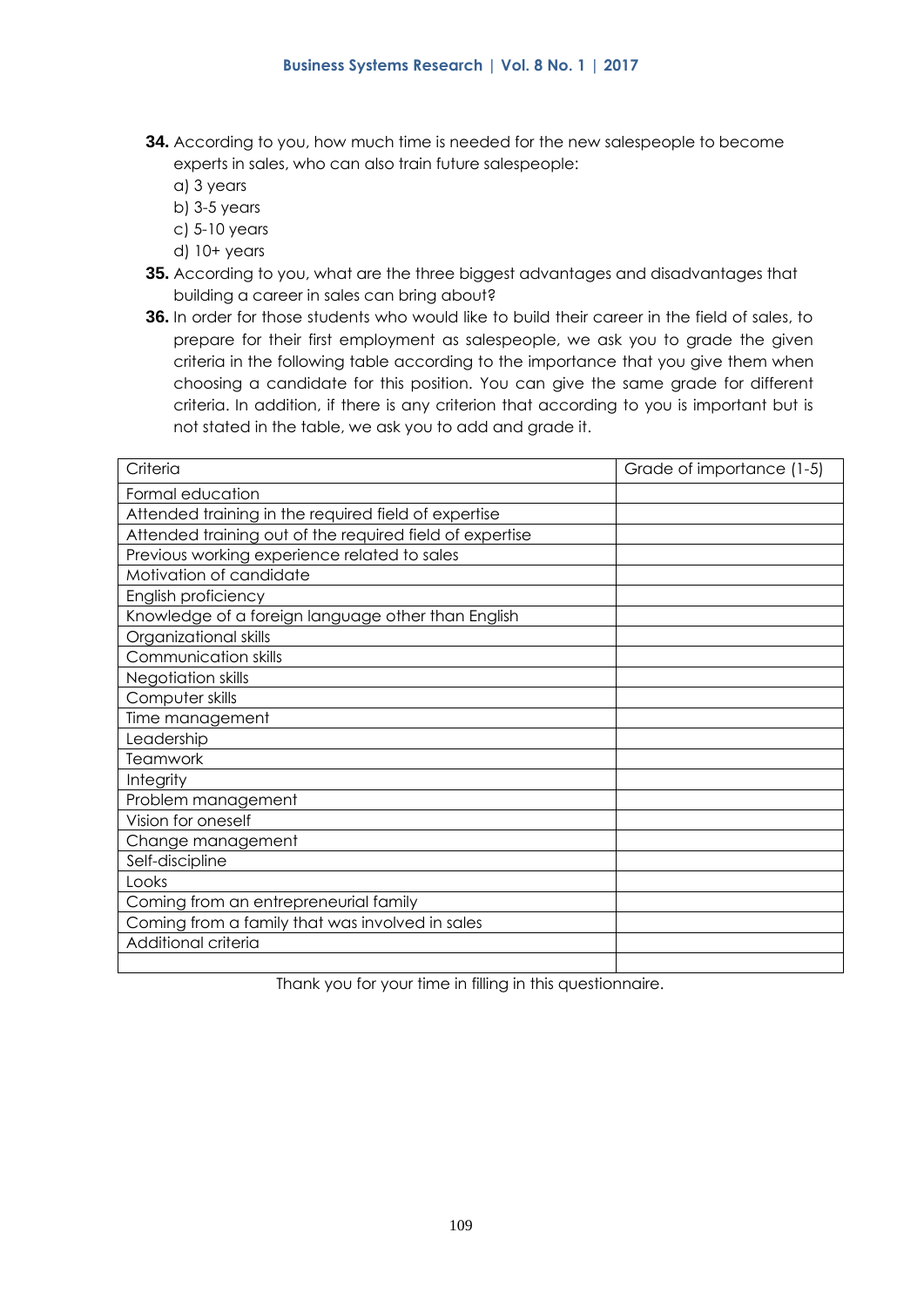## **Appendix 2: Matrixes of pairwise comparisons**

*Table 7*

Matrix of pairwise comparisons of the intensities with respect to the criterion 2, priorities and idealized priorities

| Criterion 2                                     | Excellent | Average | <b>Below</b> | Weak | Unsatisfactory | Priorities | Idealized  |
|-------------------------------------------------|-----------|---------|--------------|------|----------------|------------|------------|
|                                                 |           |         | average      |      |                |            | Priorities |
| Excellent                                       |           | 3       | 5            |      | 9              | 0.5028     | 1.0000     |
| Average                                         | 1/3       |         | 3            |      |                | 0.2602     | 0.5175     |
| <b>Below</b>                                    | 1/5       | 1/3     |              | 3    | 5              | 0.1344     | 0.2672     |
| average                                         |           |         |              |      |                |            |            |
| Weak                                            | 177       | l /5    | l /3         |      | 3              | 0.0678     | 0.1348     |
| Unsatisfactory                                  | l /9      | 1/7     | 1/5          | 1/3  |                | 0.0348     | 0.0693     |
| $C_1$ $C_2$ $C_3$ $C_1$ $C_2$ $C_3$ $C_4$ $C_5$ |           |         |              |      |                |            |            |

 $C.I. = 0.0607 C.R. = 0.0546$ 

#### *Table 8*

Matrix of pairwise comparisons of the intensities with respect to the criterion 3, priorities and idealized priorities

| Criterion 3         | A high | A low  | Priorities | Idealized  |
|---------------------|--------|--------|------------|------------|
|                     | degree | degree |            | Priorities |
| A high              |        |        | 0.8750     | 1.0000     |
| degree              |        |        |            |            |
| A low degree        | l /7   |        | 0.1250     | 0.1429     |
| $C.I. = 0 C.R. = 0$ |        |        |            |            |

Table 9

Matrix of pairwise comparisons of the intensities with respect to the criterion 4, priorities and idealized priorities

| Criterion 4          | A high<br>level | A low<br>level |        | Priorities Idealized<br>Priorities |
|----------------------|-----------------|----------------|--------|------------------------------------|
| A high level         |                 |                | 0.8750 | 1.0000                             |
| A low level          | 177             |                | 0.1250 | 0.1429                             |
| $\sim$ $\sim$ $\sim$ |                 |                |        |                                    |

 $C.I. = 0 C.R. = 0$ 

#### *Table 10*

Matrix of pairwise comparisons of the intensities with respect to the criterion 5, priorities and idealized priorities

| Criterion 5                     | Excellent | Verv | Good | Weak | Unsatisfactory | Priorities | Idealized  |
|---------------------------------|-----------|------|------|------|----------------|------------|------------|
|                                 |           | good |      |      |                |            | Priorities |
| Excellent                       |           |      | 3    |      |                | 0.4436     | 1.0000     |
| Very good                       | /2        |      |      |      | 5              | 0.2618     | 0.5902     |
| Good                            | 1/3       | 1/2  |      |      | 3              | 0.1528     | 0.3445     |
| Weak                            | 75        | 1/3  | 1/2  |      | ↷              | 0.0892     | 0.2010     |
| Unsatisfactory                  | 1/7       | 1/5  | 1/3  | l /2 |                | 0.0526     | 0.1186     |
| $0.0070$ $0.5$<br>$\sim$ $\sim$ | 0.0010    |      |      |      |                |            |            |

 $C.I. = 0.0070 C.R. = 0.0063$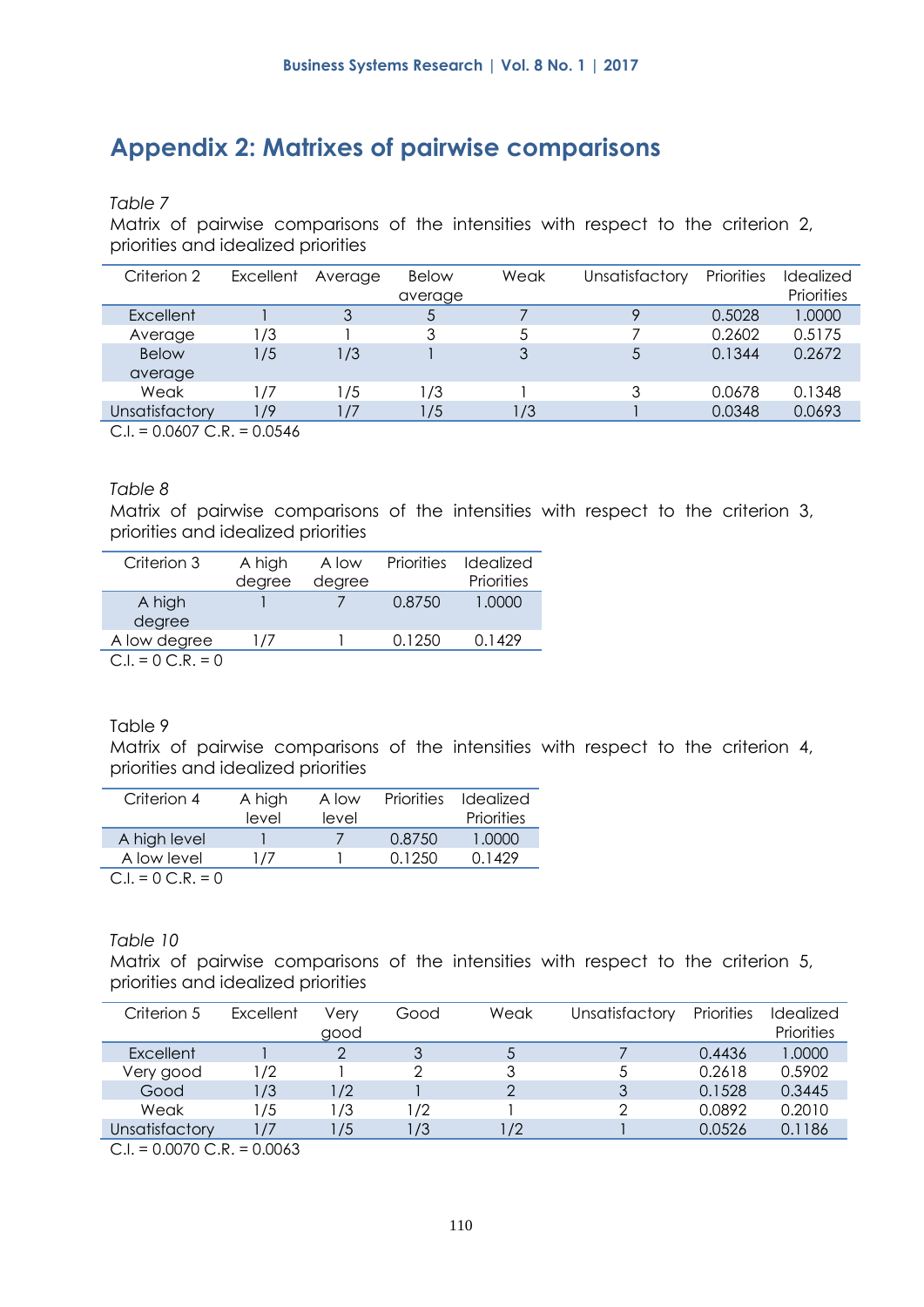*Table 11*

Matrix of pairwise comparisons of the intensities with respect to the criterion 7, priorities and idealized priorities

| Criterion 7  | A high level | A low level | Priorities | Idealized Priorities |
|--------------|--------------|-------------|------------|----------------------|
| A high level |              |             | 0.8750     | 1.0000               |
| A low level  |              |             | 0.1250     | 0 1 4 2 9            |

 $C.I. = 0 C.R. = 0$ 

#### *Table 12*

Matrix of pairwise comparisons of the intensities with respect to the criterion 8, priorities and idealized priorities

| Criterion 8                                      | Excellent | Verv | Good | Weak | Unsatisfactory | Priorities | Idealized  |
|--------------------------------------------------|-----------|------|------|------|----------------|------------|------------|
|                                                  |           | good |      |      |                |            | Priorities |
| Excellent                                        |           |      | 3    |      |                | 0.4436     | 1.0000     |
| Very good                                        | /2        |      |      |      | 5              | 0.2618     | 0.5902     |
| Good                                             | l/3       | 1/2  |      |      | 3              | 0.1528     | 0.3445     |
| Weak                                             | 1/5       | l /3 | 1/2  |      | っ              | 0.0892     | 0.2010     |
| Unsatisfactory                                   | 17        | l /5 | 1/3  | l /2 |                | 0.0526     | 0.1186     |
| $ \cap$ $\cap$ $\cap$ $\cap$ $\cap$<br>$ 0.0012$ |           |      |      |      |                |            |            |

 $C.I. = 0.0070 C.R. = 0.0063$ 

#### *Table 13*

Matrix of pairwise comparisons of the intensities with respect to the criterion 9, priorities and idealized priorities

| Criterion 9                                         | Excellent            | Verv | Good | Weak | Unsatisfactory | Priorities | Idealized         |
|-----------------------------------------------------|----------------------|------|------|------|----------------|------------|-------------------|
|                                                     |                      | good |      |      |                |            | <b>Priorities</b> |
| Excellent                                           |                      |      |      |      |                | 0.4436     | 1.0000            |
| Very good                                           | $\frac{12}{2}$       |      |      |      |                | 0.2618     | 0.5902            |
| Good                                                | 1/3                  | 1/2  |      |      |                | 0.1528     | 0.3445            |
| Weak                                                | /5                   | 1/3  | 1/2  |      |                | 0.0892     | 0.2010            |
| Unsatisfactory                                      | l /7                 | 1/5  | 1/3  | 1/2  |                | 0.0526     | 0.1186            |
| $\sim$ $\sim$ $\sim$ $\sim$ $\sim$<br>$\sim$ $\sim$ | $\sim$ $\sim$ $\sim$ |      |      |      |                |            |                   |

 $C.I. = 0.0070 C.R. = 0.0063$